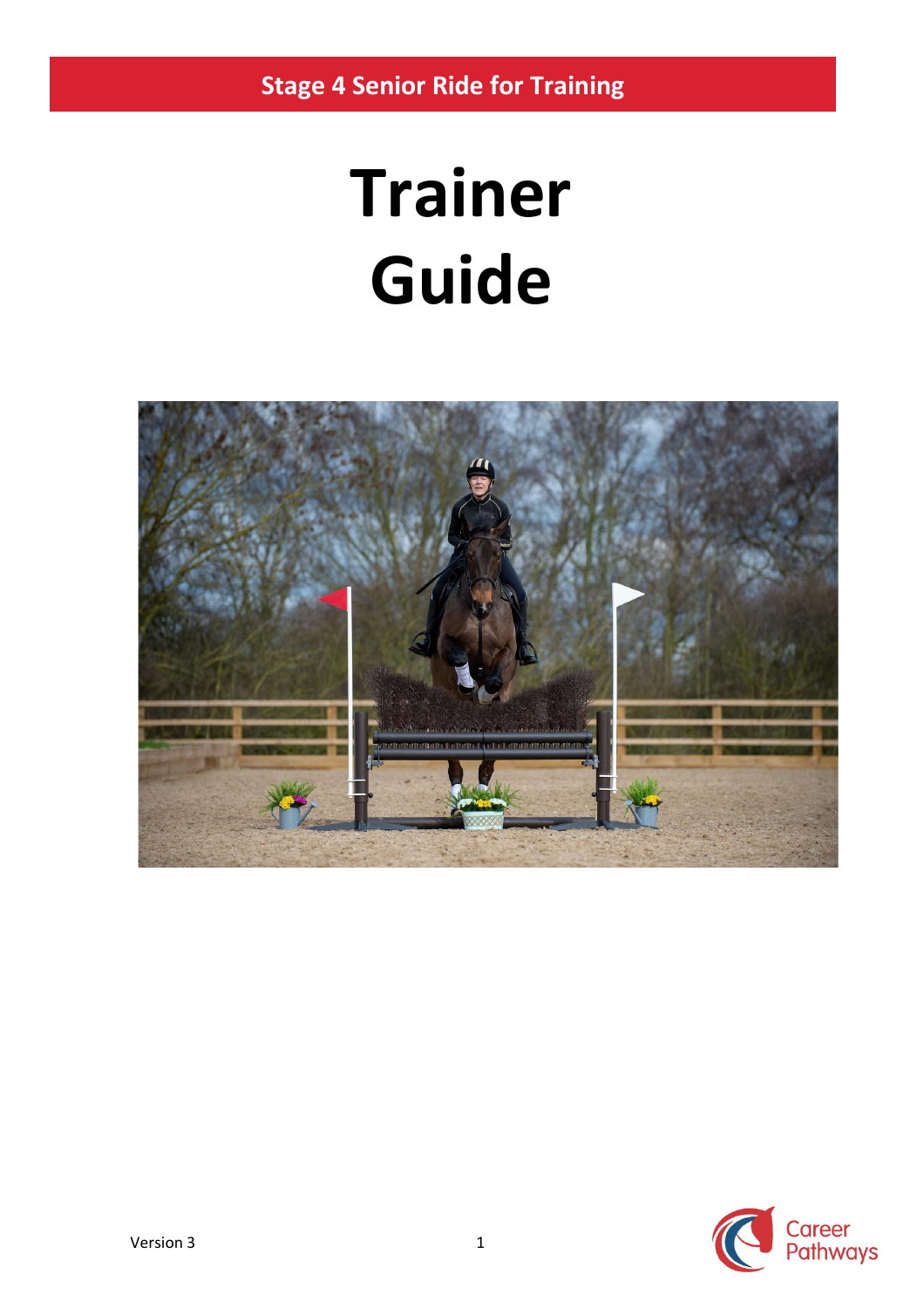#### **INTRODUCTION**

This trainer guide has been designed to support you as you train and support learners and sign-off the skills record for the following riding units: Unit 4: Stage 4 Senior Ride for Training Eventing Unit 5: Stage 4 Senior Ride for Training Dressage Unit 6: Stage 4 Senior Ride for Training Show Jumping

Your role as a trainer is to ensure learners are competent with all criteria in the syllabus. Your training should cover the complete specification. Learners should also be encouraged to self-study, practice and gain work experience to be able to draw down answers from their own experiences. You also have responsibility to complete the learner's **Ready for Assessment** and **Trainer Endorsement** forms within the learner's skills record. You and the learner should ensure sufficient time to complete these before the learner's assessment. We strongly recommend the learner's skills record is completed before the learner books their assessment. The learner should have their own skills record for you to sign. If you would like a skills record for your own reference, a copy can be downloaded for free from our website [\(https://pathways.bhs.org.uk/resource-hub/skills-record/\)](https://pathways.bhs.org.uk/resource-hub/skills-record/), or you can purchase a hard-copy for £5 by calling the Education Team. We recommend that you keep a record of learners that you have signed off and the applicable date for your own records.

#### **LEARNERS ARE REQUIRED TO TAKE THEIR COMPLETED SKILLS RECORD TO THEIR ASSESSMENT.**

Failure to do so may result with the learner not being able to sit the assessment.

In order to sign-off the skills record at this level, you need to:

- Be an Accredited Professional Coach or Accredited Professional Centre Coach,
- Have achieved a Performance Riding qualification for the discipline you are signing off. Please note, you can only sign off a **Trainer Endorsement** or **Ready for Assessment** within the discipline you hold a BHS riding qualification for (if you have achieved the Senior Equitation qualification you can sign off all riding parts of the skills record. If you have achieved a show jumping or dressage riding unit you can sign off any show jumping or dressage related **Trainer Endorsements** or **Ready for Assessment**),
- Have a teaching or coaching qualification, or Ride Leader Level 2
- Have a thorough knowledge of the revised assessment process (preferably having completed a conference call to confirm standards and procedure).

You will need to be able to:

- Recognise when the learner is working at Stage 4 level
- Have a thorough knowledge of the breadth and depth of the current Stage 4 Senior Riding assessment criteria
- Understand the expectations of industry requirements
- Differentiate between skills record sign-off requirements
	- o Ready for assessment the learner is sufficiently of the level to be presented for assessment (these learning outcomes are shaded grey in this guide)
	- o Trainer endorsement the criteria is required to be signed off by the trainer prior to the assessment day. On the assessment day the learner will be required to undertake a viva (verbal check of knowledge) with the assessor selecting criteria at random to confirm thorough understanding.
- Understand the differences in the relevant command verbs as part of the assessment

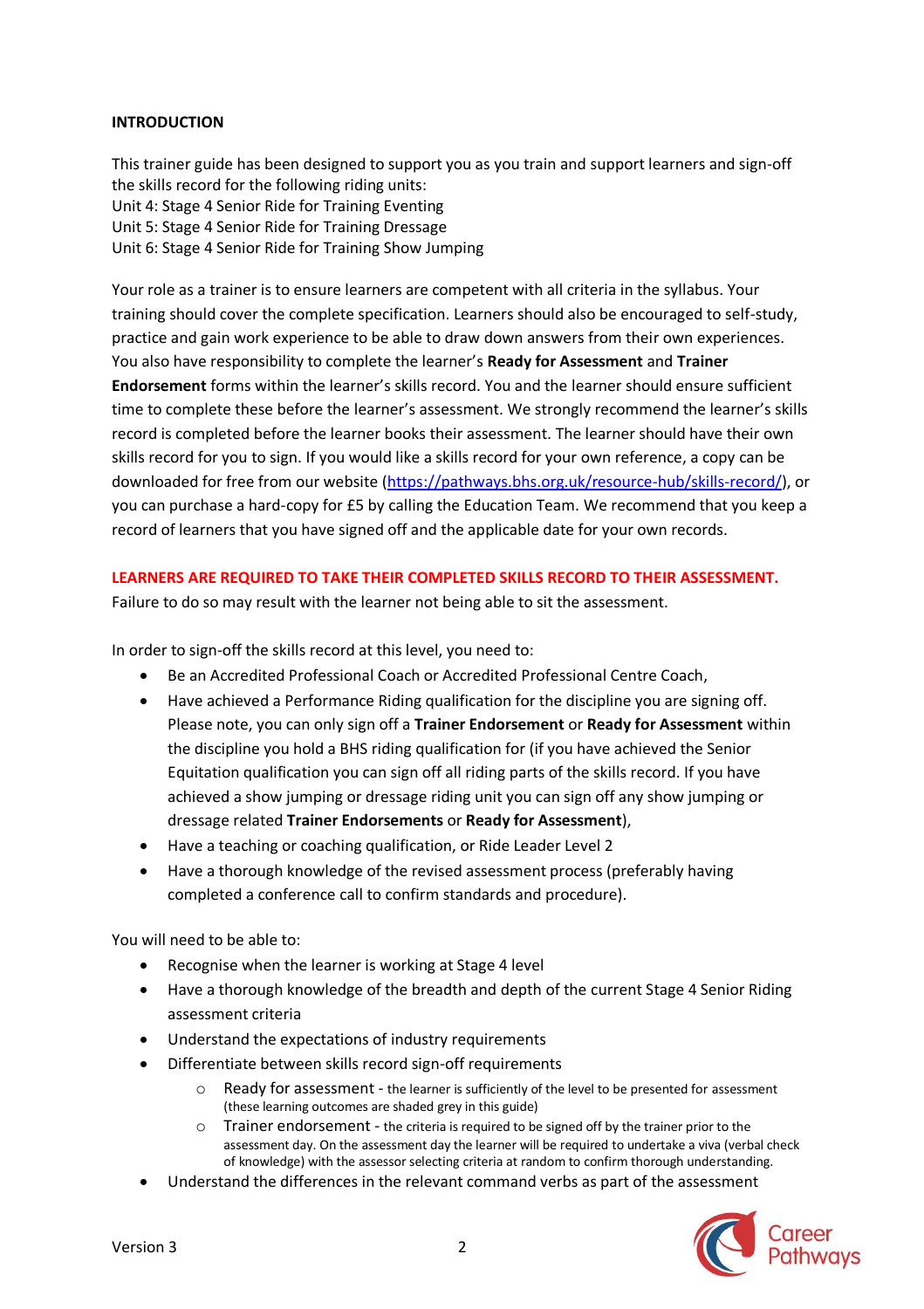criteria.

#### **COMPLETING THE SKILLS RECORD**

If you meet the above criteria you can sign off the learner's skills record. With either a **Ready for Assessment** or **Trainer Endorsement**, these can be signed off in stages on a continuous basis. Within the **Trainer Endorsement** forms you will note the 'date achieved' for each learning outcome within the form, and also add any feedback for the learner should you wish.

#### **COMMAND VERBS**

Below is a list of the commonly used command verbs used throughout the Stage 4 units, and their meaning.

| <b>Verb</b>        | The learner will be able to:                                                              |
|--------------------|-------------------------------------------------------------------------------------------|
| Analyse            | Break down a complex topic into simpler parts, exploring patterns and explaining          |
|                    | significance. Could be strengths, weaknesses, conclusions and often paired with making    |
|                    | recommendations.                                                                          |
| <b>Assess</b>      | Consider several options or arguments and weigh them up to come to a conclusion about     |
|                    | their effectiveness or validity. Similar to evaluate, though can be without the measure.  |
| Compare            | Identify similarities and differences of the topic.                                       |
| <b>Demonstrate</b> | Carry out particular activity or skill showing awareness and understanding.               |
| <b>Describe</b>    | Paint a picture in words. Give a full description including details of all the relevant   |
|                    | features.                                                                                 |
| Evaluate           | Examine the strengths and weaknesses and judge the merits of particular perspectives to   |
|                    | come to a conclusion about their success/importance/worth. Evaluation is often against    |
|                    | a measure or value.                                                                       |
| <b>Explain</b>     | Give logical reasons to support a view.                                                   |
| Justify            | Give reasons why something is valid. This might reasonably involve discussing and         |
|                    | discounting some views or actions. Each view or option will have positives and negatives, |
|                    | but the positives should outweigh the negatives.                                          |

#### **TOTAL QUALIFICATION TIME (TQT)**

The BHS specifies a total number of hours that it is estimated an average learner will take to complete a qualification: this is the Total Qualification Time (TQT). Within TQT, the BHS identifies the number of Guided Learning Hours (GLH) that we estimate a trainer might provide. Guided learning means activities such as lessons, tutorials, online instruction, supervised study and giving feedback on performance. Guided learning includes the time required for learners to complete assessment. In addition to guided learning, other suggested learning will include private study and preparation for assessment such as preparatory reading, revision and independent research. The thoroughness of their training, which should consist of considerable experience backed up by knowledge, is a vital aspect.

BHS Stage 4 qualifications have been designed around the number of hours of guided learning expected for the average learner (eg, at Stage 3 level working towards Stage 4). It is important to note that this is a guide. Each learner you train will have a different level of experience and learn at a different pace and may need more or less of the GLH advised.

GLH and suggested learning hours is indicated for each learning outcome within this guide. The TQT will vary depending on the combination of units required for each of the qualifications available within the Stage 4 career pathways.

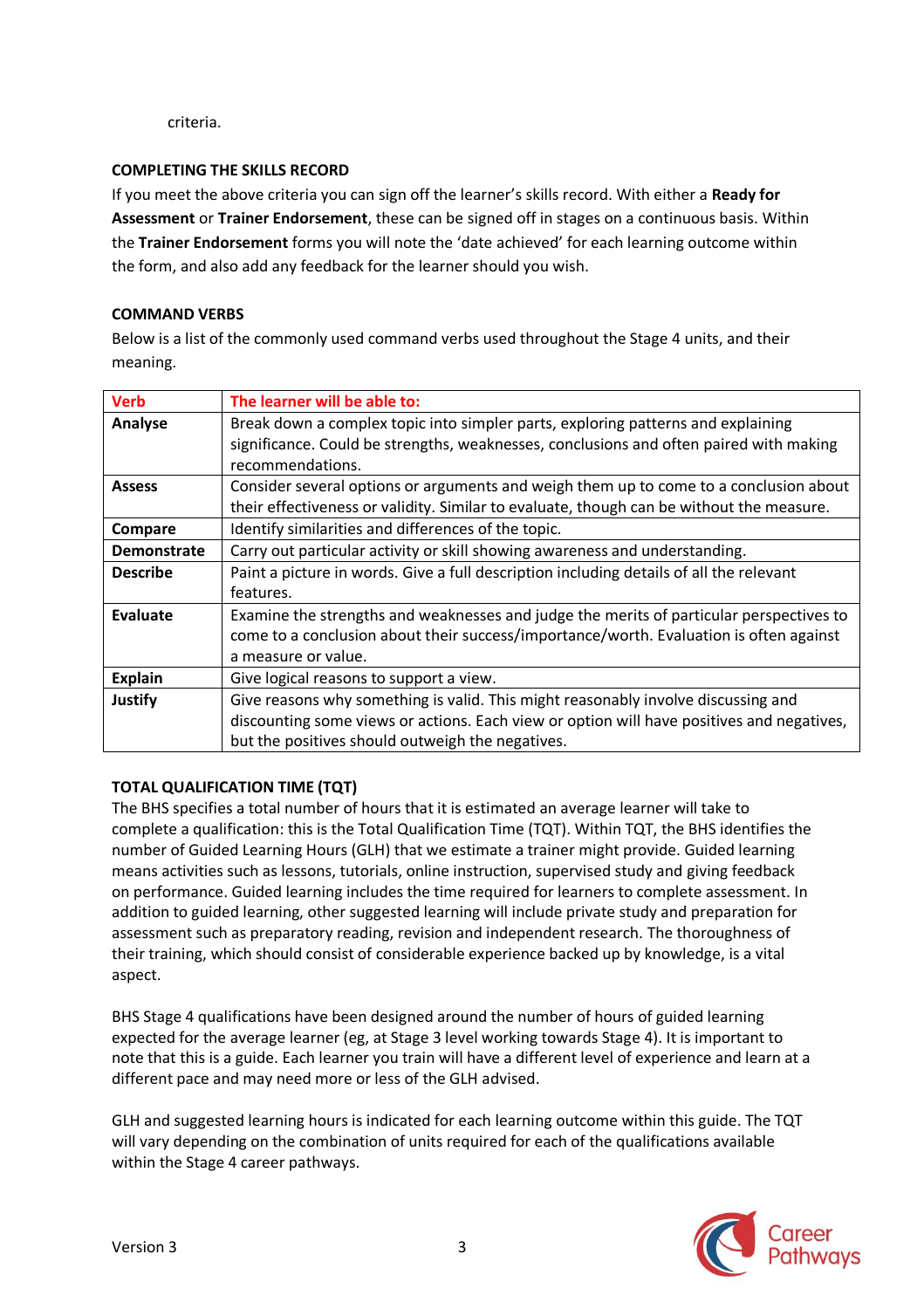#### **STAGE 4 QUALIFICATION STRUCTURE**

There are several career pathways to follow within the Stage 4 suite of qualifications.

The qualifications within the suite are:

- Stage 4 Senior Yard Manager
- Stage 4 Senior Yard Manager with Riding
- Stage 4 Senior Eventing Coach
- Stage 4 Senior Dressage Coach
- Stage 4 Senior Show Jumping Coach

Each qualification comprises of a combination of compulsory and optional units.

This table shows an overview of the qualifications at Stage 4 and the units required for the achievement of each qualification.

| C - Compulsory units<br><b>O</b> - Optional units               | <b>STAGE 4</b><br><b>SENIOR</b><br><b>YARD</b><br><b>MANAGER</b> | <b>STAGE 4</b><br><b>SENIOR</b><br><b>YARD</b><br><b>MANAGER</b><br><b>WITH</b><br><b>RIDING*</b> | <b>STAGE 4</b><br><b>SENIOR</b><br><b>EVENTING</b><br><b>COACH**</b> | <b>STAGE 4</b><br><b>SENIOR</b><br><b>DRESSAGE</b><br><b>COACH **</b> | <b>STAGE 4</b><br><b>SENIOR</b><br><b>SHOW</b><br><b>JUMPING</b><br><b>COACH**</b> |
|-----------------------------------------------------------------|------------------------------------------------------------------|---------------------------------------------------------------------------------------------------|----------------------------------------------------------------------|-----------------------------------------------------------------------|------------------------------------------------------------------------------------|
| Unit 1. Stage 4 Senior Care                                     | C                                                                | C                                                                                                 | c                                                                    | C                                                                     | C                                                                                  |
| Unit 2. Stage 4 Senior<br>Management                            | C                                                                | С                                                                                                 | c                                                                    | C                                                                     | C                                                                                  |
| Unit 3. Stage 4 Senior Lunge                                    |                                                                  | C                                                                                                 | c                                                                    | C                                                                     | C                                                                                  |
| Unit 4. Stage 4 Senior Ride for<br><b>Training Eventing</b>     |                                                                  | Ο                                                                                                 | Ο                                                                    | O                                                                     | Ο                                                                                  |
| Unit 5. Stage 4 Senior Ride for<br><b>Training Dressage</b>     |                                                                  | Ο                                                                                                 | Ο                                                                    | Ο                                                                     |                                                                                    |
| Unit 6. Stage 4 Senior Ride for<br><b>Training Show Jumping</b> |                                                                  | Ο                                                                                                 | Ο                                                                    |                                                                       | $\mathbf{o}$                                                                       |
| Unit 7. Stage 4 Senior<br><b>Coaching Eventing</b>              |                                                                  |                                                                                                   | С                                                                    |                                                                       |                                                                                    |
| Unit 8. Stage 4 Senior<br><b>Coaching Dressage</b>              |                                                                  |                                                                                                   |                                                                      | c                                                                     |                                                                                    |
| Unit 9. Stage 4 Senior<br><b>Coaching Show Jumping</b>          |                                                                  |                                                                                                   |                                                                      |                                                                       | c                                                                                  |

\* Achievement of the Stage 4 Senior Yard Manager with Riding requires completion of the three compulsory units and one optional unit.

\*\* Achievement of Stage 4 Senior Coach qualifications require completion of the four compulsory units and one optional unit

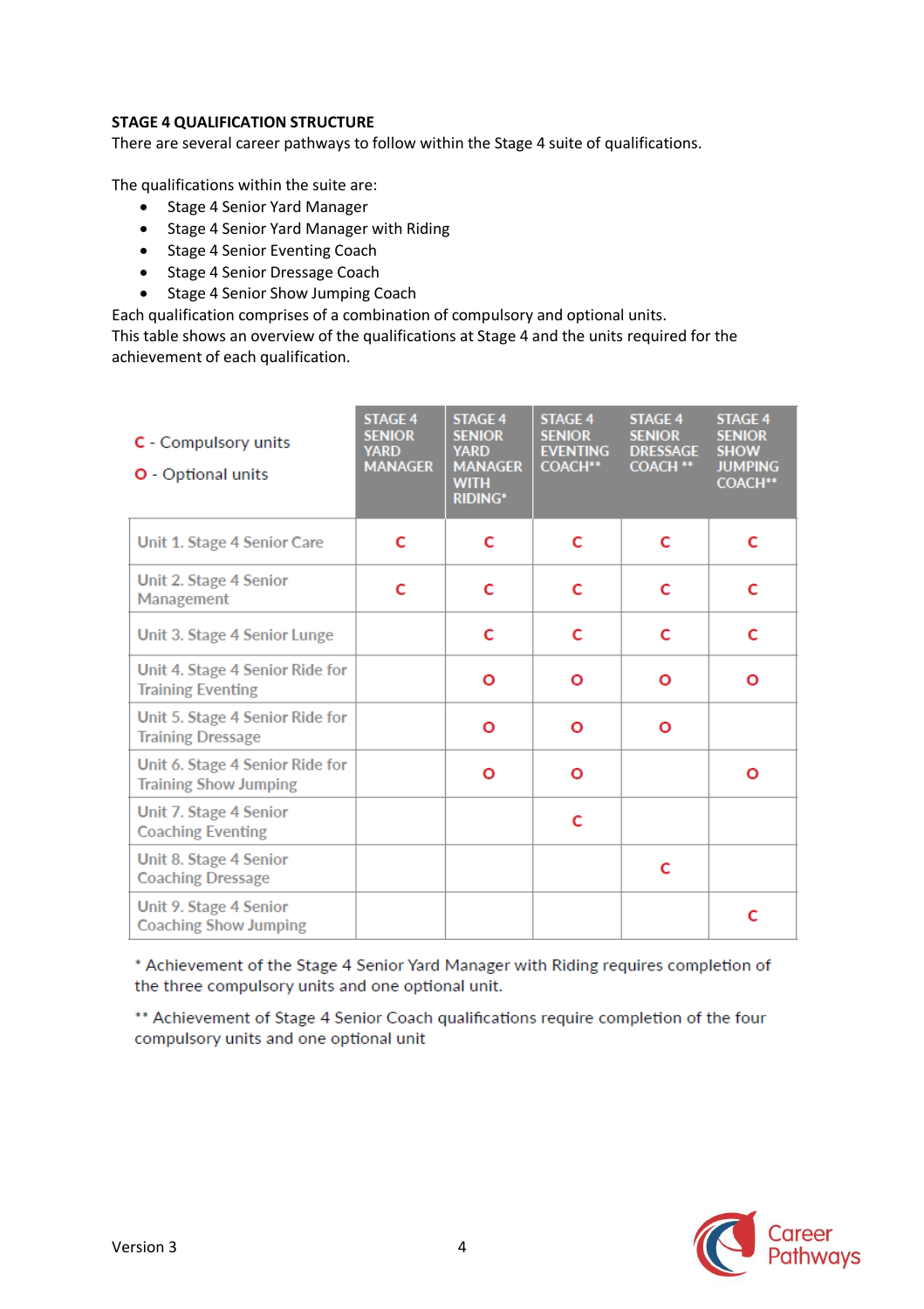#### **LEARNING OUTCOME COMBINATIONS**

This trainer guide covers all the learning outcomes required for all three Stage 4 Senior Ride for Training units. Not all learning outcomes are required to be completed for each unit. The table below outlines the learning outcomes required to be completed for each unit.

|                                                                                                                                   | <b>UNIT</b>                                                    |                                                                          |                                                                       |
|-----------------------------------------------------------------------------------------------------------------------------------|----------------------------------------------------------------|--------------------------------------------------------------------------|-----------------------------------------------------------------------|
| <b>LEARNING OUTCOME</b>                                                                                                           | Unit 4: Stage 4<br>Senior Ride for<br><b>Training Eventing</b> | Unit 5: Stage 4<br>Senior Ride for<br><b>Training</b><br><b>Dressage</b> | Unit 6: Stage 4<br>Senior Ride for<br><b>Training Show</b><br>Jumping |
| LO1. Understand the training of young horses                                                                                      | ✓                                                              | ✓                                                                        |                                                                       |
| LO2. Be able to ride safely                                                                                                       | ✓                                                              | ✓                                                                        |                                                                       |
| LO3. Understand how to progress the training of a<br>dressage horse                                                               | ✓                                                              | ✓                                                                        |                                                                       |
| LO4. Understand how to progress the training of a<br>show jumping horse                                                           | ✓                                                              |                                                                          |                                                                       |
| LO5. Be able to ride a trained horse in a double<br>bridle to develop its way of going                                            | ✓                                                              | ✓                                                                        |                                                                       |
| LO6. Be able to ride an inexperienced dressage<br>horse with a view to developing its way of going                                | ✓                                                              | ✓                                                                        |                                                                       |
| LO7. Be able to ride an experienced horse over<br>show jumps up to 1.10m (3ft 7ins) with a view to<br>developing its way of going | ✓                                                              |                                                                          |                                                                       |
| LO8. Be able to ride a horse cross country over<br>fences up to 1m (3ft 3ins) with a view to<br>developing its way of going       | ✓                                                              |                                                                          |                                                                       |
| LO9. Be able to ride horses used for training<br>others, with a view to developing their way of<br>going                          |                                                                | ✓                                                                        |                                                                       |
| LO10. Be able to ride an inexperienced horse over<br>show jumps up to 1m (3ft 3ins) with a view to<br>developing its way of going |                                                                |                                                                          | ✓                                                                     |

#### **GENERAL GUIDANCE FOR THE RIDING ASSESSMENTS**

Good stable management practice of handling horses, tack and equipment with safety and care should be followed at all times. The assessor will want to see the learner follow safe and efficient practice they can apply when working with any horse, whether mare, gelding, stallion or youngster. The age and/or sex of the horse should be checked, before commencing work, if appropriate.

The horse will be presented tacked up, but the learner should be able to adjust the tack as they would at home. They may ride in groups of up to four and are expected to work in open order, showing respect and consideration for the other riders in the arena.

When riding on the flat, the learner should be able to work the horse to make the most of the basic gaits and the way of going and identify any problems. They should be able to ride horses to their

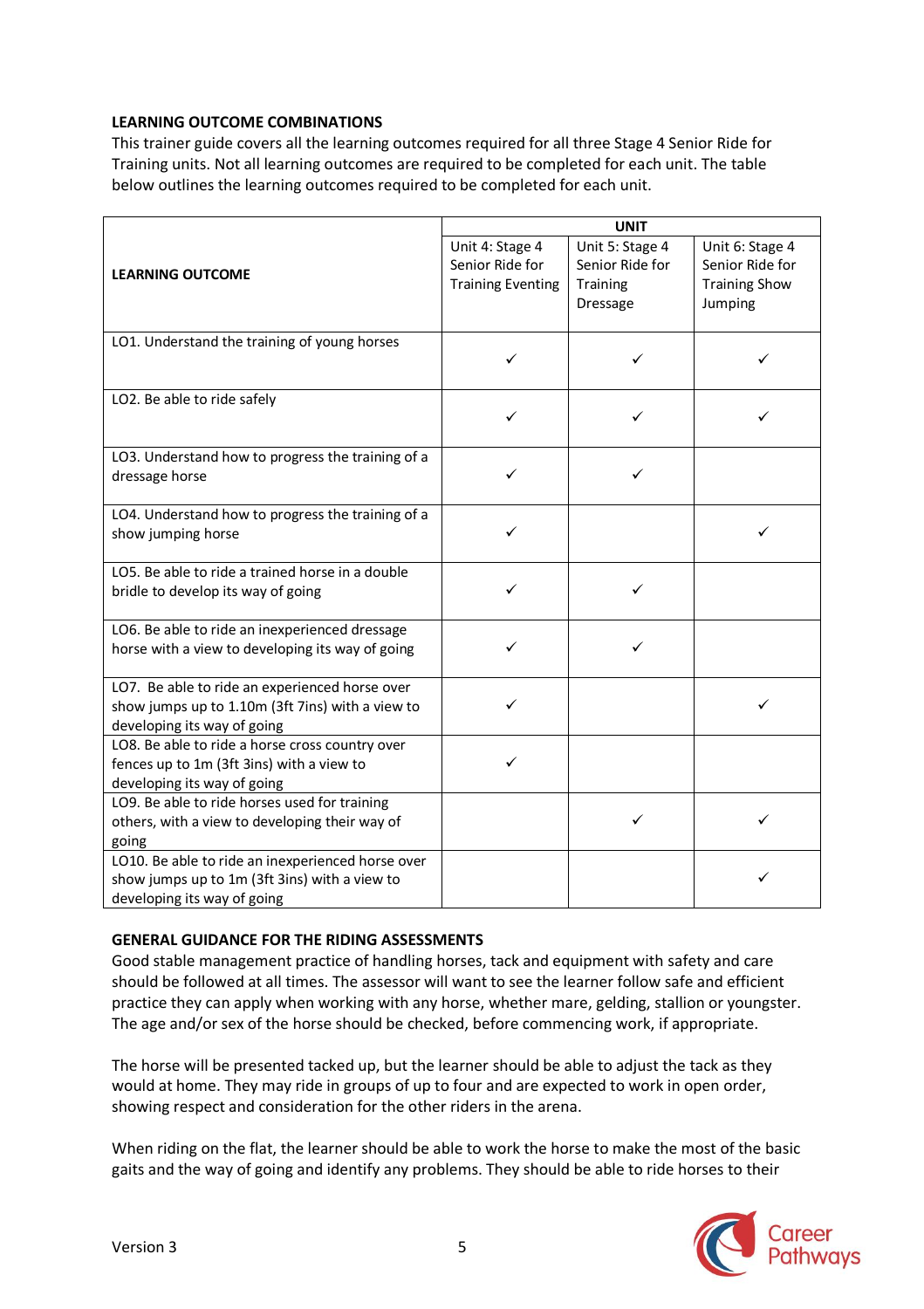level of capability to discover the level of training. Areas for improvement should be identified early in the riding and the plan of work and exercises carried out should aim to improve the horse's way of going. Working at test movements is not a necessity unless this develops the quality of work. It is the ability to improve gaits and work that should be seen.

For show jumping the learner will be expected to work the horse in using two or three fences. From this, the learner should be able to discover the basic good and bad points of the horse and it's jumping ability. The learner should have a thorough knowledge of the distances used for schooling and competition. The learner should be able to quickly establish a rapport with the horse and produce the best canter they can from the horse to benefit the jumping ability.

When riding over cross country the learner should take into account the going and terrain. The learner should be competent with either cross country on grass or arena eventing on a surface, as either scenario could be used depending on weather and going. It is not necessary to ride at cross country speed expected at competition, however the learner should be able to ride the horse in a well-balanced canter suitable for schooling cross country.

Please ensure you and the learner are aware of the current dress code for BHS assessments. You can also view the current accepted hat and body protector standards: <https://pathways.bhs.org.uk/resource-hub/forms-and-guidance/dress-guidance/>

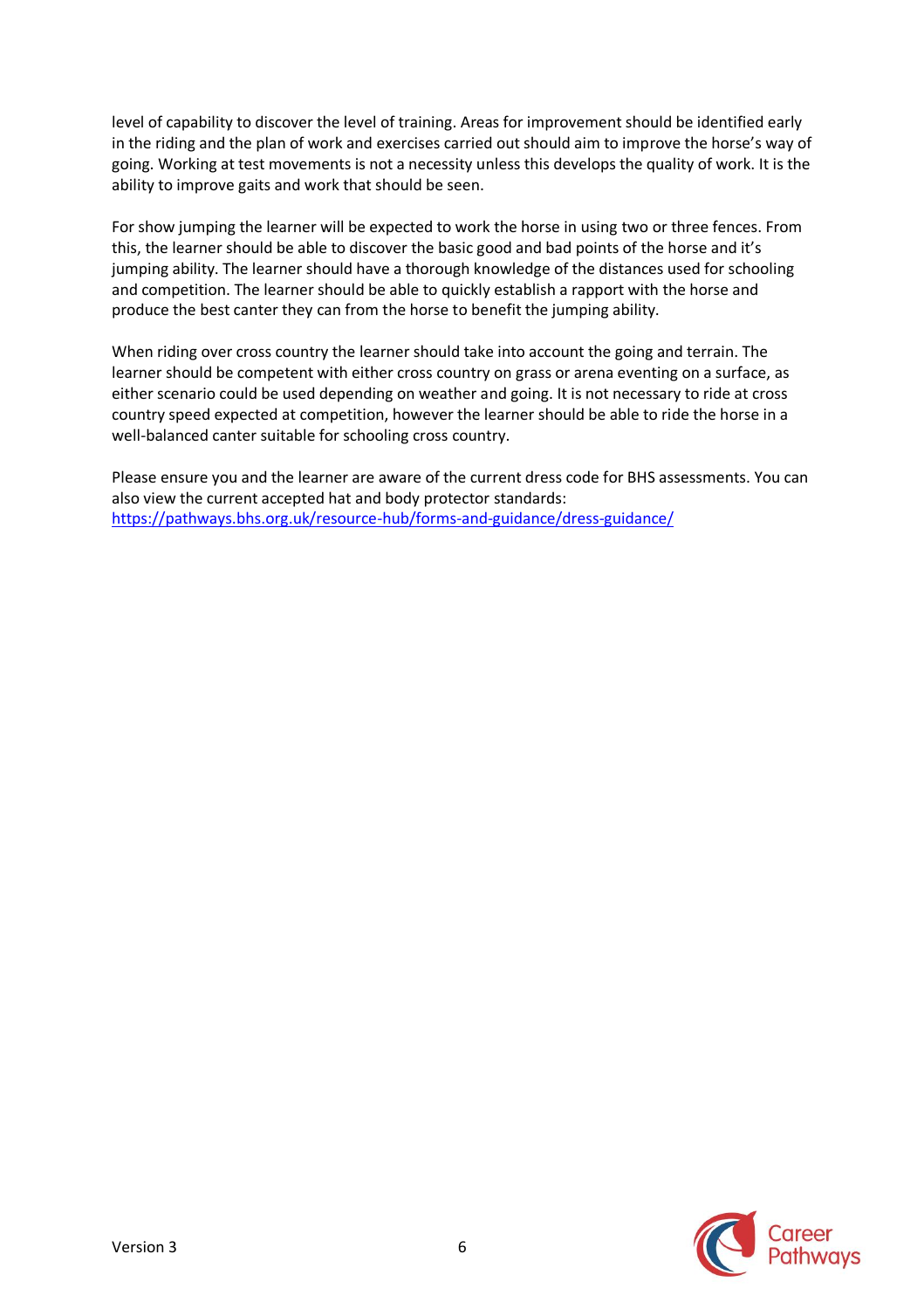## **LO1. Understand the training of young horses**

(Trainer Endorsement)

## **GLH 7; Self-guided study 5**

- *This learning outcome is assessed by the trainer. The learner's skills record should be signed off when the trainer is confident that the learner has met the demand of all the assessment criteria*
- *Ensure the 'Trainer Endorsement' form in the learner's skills record is completed before the assessment day; this records that an assessment with the trainer has taken place*
- *The learner will be assessed in detail on one or more assessment criteria through a 'viva' process with the assessor on the day to clarify competence.*

| Assessment                                                                       | Guidance on level and depth of subject content                                             |  |  |
|----------------------------------------------------------------------------------|--------------------------------------------------------------------------------------------|--|--|
| Criteria                                                                         |                                                                                            |  |  |
| 1.1 Explain a                                                                    | The learner should be able to explain the different methods involved when training         |  |  |
| range of                                                                         | horses.                                                                                    |  |  |
| methods of                                                                       | Methods to include:                                                                        |  |  |
| training horses                                                                  | Learning theory<br>$\bullet$                                                               |  |  |
| from birth to                                                                    | Appropriate introduction of equipment and tack                                             |  |  |
| riding away                                                                      | Leading in hand<br>٠                                                                       |  |  |
|                                                                                  | Lungeing<br>٠                                                                              |  |  |
|                                                                                  | Long reining<br>$\bullet$                                                                  |  |  |
|                                                                                  | Initial backing process<br>٠                                                               |  |  |
|                                                                                  | Using assistance<br>$\bullet$                                                              |  |  |
|                                                                                  | Field and stable care<br>$\bullet$                                                         |  |  |
|                                                                                  | In hand showing<br>٠                                                                       |  |  |
|                                                                                  | Young horse evaluations<br>٠                                                               |  |  |
|                                                                                  | Travelling<br>$\bullet$                                                                    |  |  |
|                                                                                  |                                                                                            |  |  |
|                                                                                  | <b>Example depth and level of knowledge</b>                                                |  |  |
|                                                                                  | Learning theory:                                                                           |  |  |
|                                                                                  | Learning theory explains how and why animals learn. Learning theory acknowledges the       |  |  |
| animal's behaviours and psychology, so that the right experiences can be used to |                                                                                            |  |  |
|                                                                                  | facilitate learning. The correct use of learning theory therefore eliminates the potential |  |  |
|                                                                                  | for confusion by inaccuracies in training.                                                 |  |  |
|                                                                                  | The basic learning processes in learning theory are:                                       |  |  |
|                                                                                  | Habituation<br>٠                                                                           |  |  |
|                                                                                  | Sensitization<br>$\bullet$                                                                 |  |  |
|                                                                                  | Shaping<br>٠                                                                               |  |  |
|                                                                                  | <b>Classical conditioning</b><br>٠                                                         |  |  |
|                                                                                  | Operant conditioning<br>$\bullet$                                                          |  |  |
|                                                                                  | Sensitization is where the reaction by the horse becomes increased or more intense.        |  |  |
|                                                                                  | Habituation is the opposite of sensitization.                                              |  |  |
|                                                                                  | Classical conditioning the forming of an association between two stimuli.                  |  |  |
|                                                                                  | Operant conditioning describes the way in which a horse learns by consequences,            |  |  |
|                                                                                  | therefore it can be explained as a type of cause & effect learning.                        |  |  |
|                                                                                  | Shaping is the process of establishing a behaviour that is not currently learned or        |  |  |
|                                                                                  | performed by an animal. It is a procedure that involves rewarding or reinforcing           |  |  |
|                                                                                  | behaviours that are progressively closer to the desired 'target' behaviour.                |  |  |
|                                                                                  |                                                                                            |  |  |
|                                                                                  | In understanding the beginnings of learning theory, it is easy to see how the horse may    |  |  |

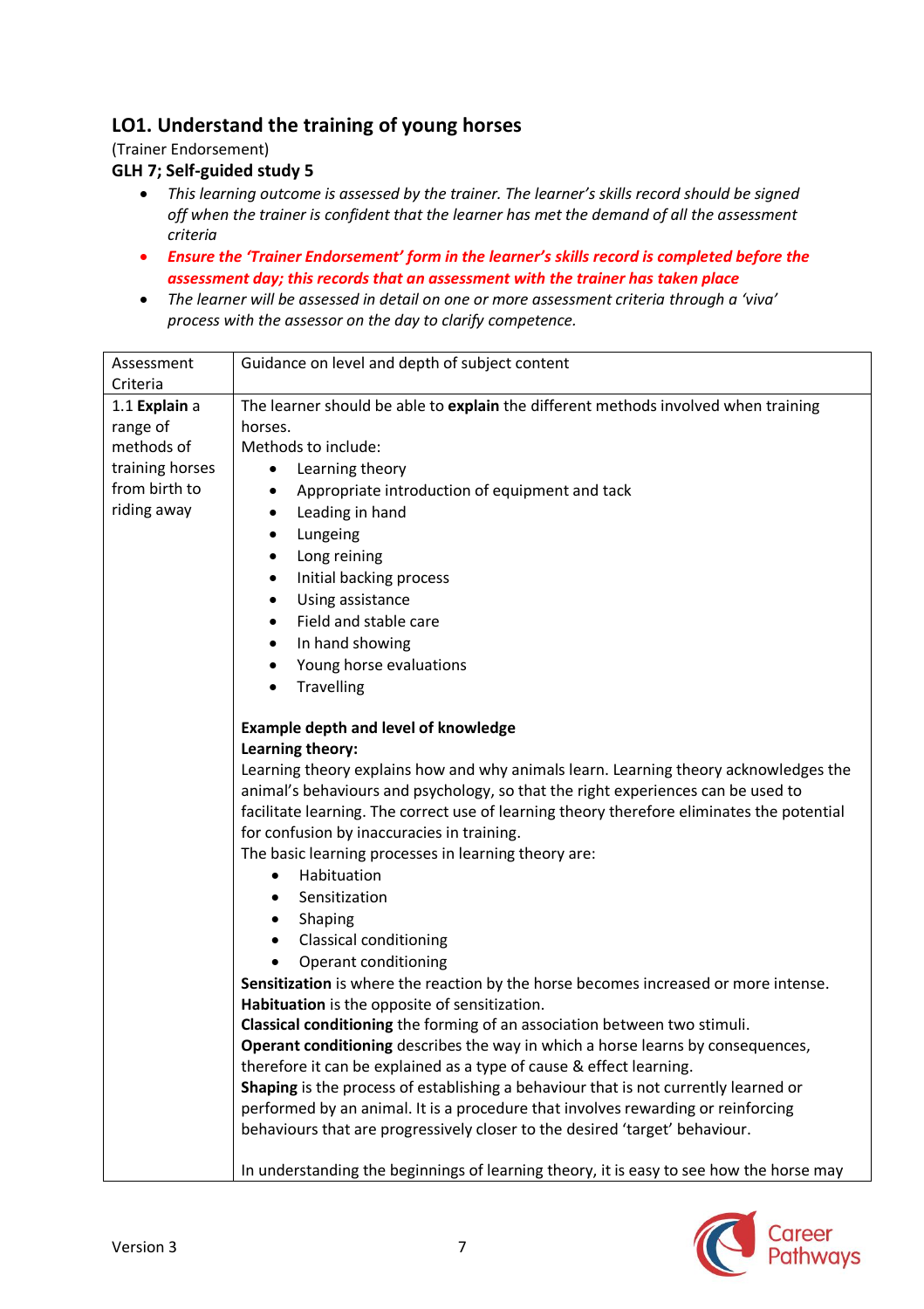|                                                | become distressed or confused by blurred/unclear aids. This can then compromise<br>performance (for instance the horse offering canter rather than producing lengthened<br>strides) or more importantly, welfare and safety (the horse becomes distressed enough<br>to rear following incorrectly timed and applied aids for rein back).<br>Horses thrive on predictability and habit. If our training of young horses is as predictable<br>and consistent as possible, by utilising learning theory in every session, then they should<br>never be restricted by confusion, tension or distress. |
|------------------------------------------------|---------------------------------------------------------------------------------------------------------------------------------------------------------------------------------------------------------------------------------------------------------------------------------------------------------------------------------------------------------------------------------------------------------------------------------------------------------------------------------------------------------------------------------------------------------------------------------------------------|
| 1.2 Explain the<br>training of<br>young horses | The learner should be able to explain what is required of a young horse during their<br>initial stages of their ridden work, to include:<br>Directional control<br>Moving forward<br>Transitions<br>٠<br>Responding to the leg and rein aids<br>Rhythm<br>Bend/straightness<br>Hacking out<br>$\bullet$<br>Variation of training<br>Rest periods and down time<br>$\bullet$                                                                                                                                                                                                                       |
|                                                | <b>Example depth and level of knowledge</b><br><b>Hacking out:</b><br>A reliable hacking companion will be needed to start<br>Use the same through routes initially<br>Hacking will help the balance of the young horse<br>٠<br>It will also increase the mental fitness of an immature horse<br>Hacking out encourages the horse to travel forward<br>Taking most difficulties in training out of the arena is usually beneficial - teaching<br>$\bullet$<br>lengthened strides and variation in pace in a field (ideally with an incline to<br>lengthen the horse up) is another example.       |
| 1.3 Explain the<br><b>Training Scale</b>       | The learner should be able to explain the training scale in relation to training horses.<br><b>Training Scale:</b><br>Rhythm<br>Suppleness/relaxation<br>Contact<br>Impulsion<br>Straightness<br>Collection<br><b>Example depth and level of knowledge</b><br>Rhythm: regularity of gait<br>$\bullet$<br>Suppleness: Lateral bend, outline, ease of movement<br>Contact: feel on the reins, consistent, non-leaning<br>٠<br>Impulsion: energy, intention to move forward<br>Straightness: hind feet following front feet, nose in line with tail, lateral flexion -<br>٠                          |
|                                                | neck to both sides<br>Collection: weight carried more under hind quarters than forehand<br>$\bullet$<br>The training scales should be approached in the order rhythm to collection, but at times                                                                                                                                                                                                                                                                                                                                                                                                  |

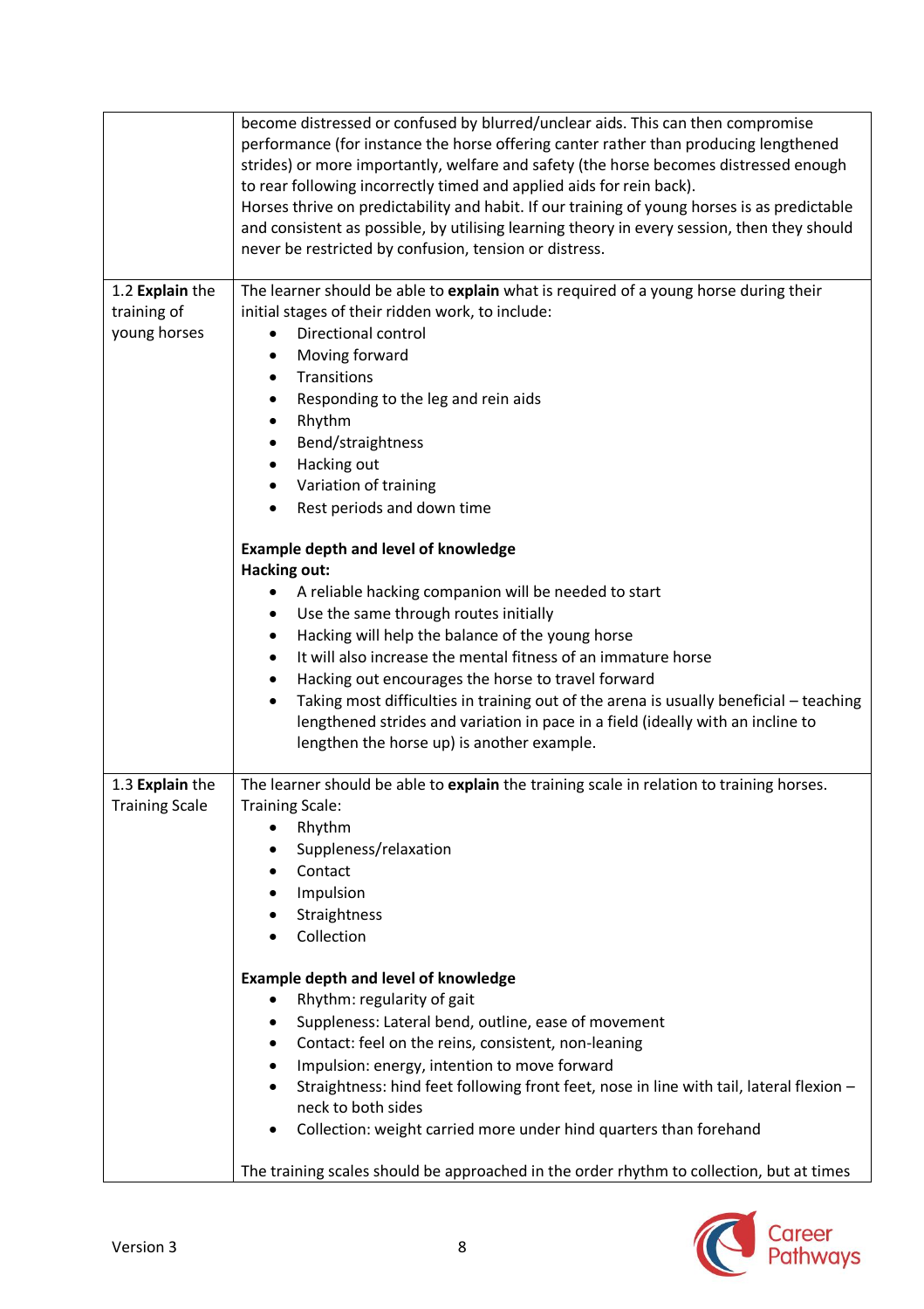| can be interchanged. The scales should improve and be of a higher standard as the horse<br>progresses their training.                                                                                                                                                                                                                                                             |
|-----------------------------------------------------------------------------------------------------------------------------------------------------------------------------------------------------------------------------------------------------------------------------------------------------------------------------------------------------------------------------------|
| Rhythm                                                                                                                                                                                                                                                                                                                                                                            |
| There must be regularity within the beat of each gait, i.e. four clear beats in walk, two in                                                                                                                                                                                                                                                                                      |
| trot and three in canter. The footfalls must be even and regular and should have an                                                                                                                                                                                                                                                                                               |
| obvious beat.                                                                                                                                                                                                                                                                                                                                                                     |
| Once the young horse is moving forwards freely when ridden they should be encouraged<br>to work in rhythm. Without rhythm the subsequent stages of the Training Scale cannot<br>be achieved. As rhythm becomes more consistent so will the horse's balance. Rhythm<br>can be achieved with consistent direction from the rider, but exercises such as pole work<br>can also help. |
|                                                                                                                                                                                                                                                                                                                                                                                   |

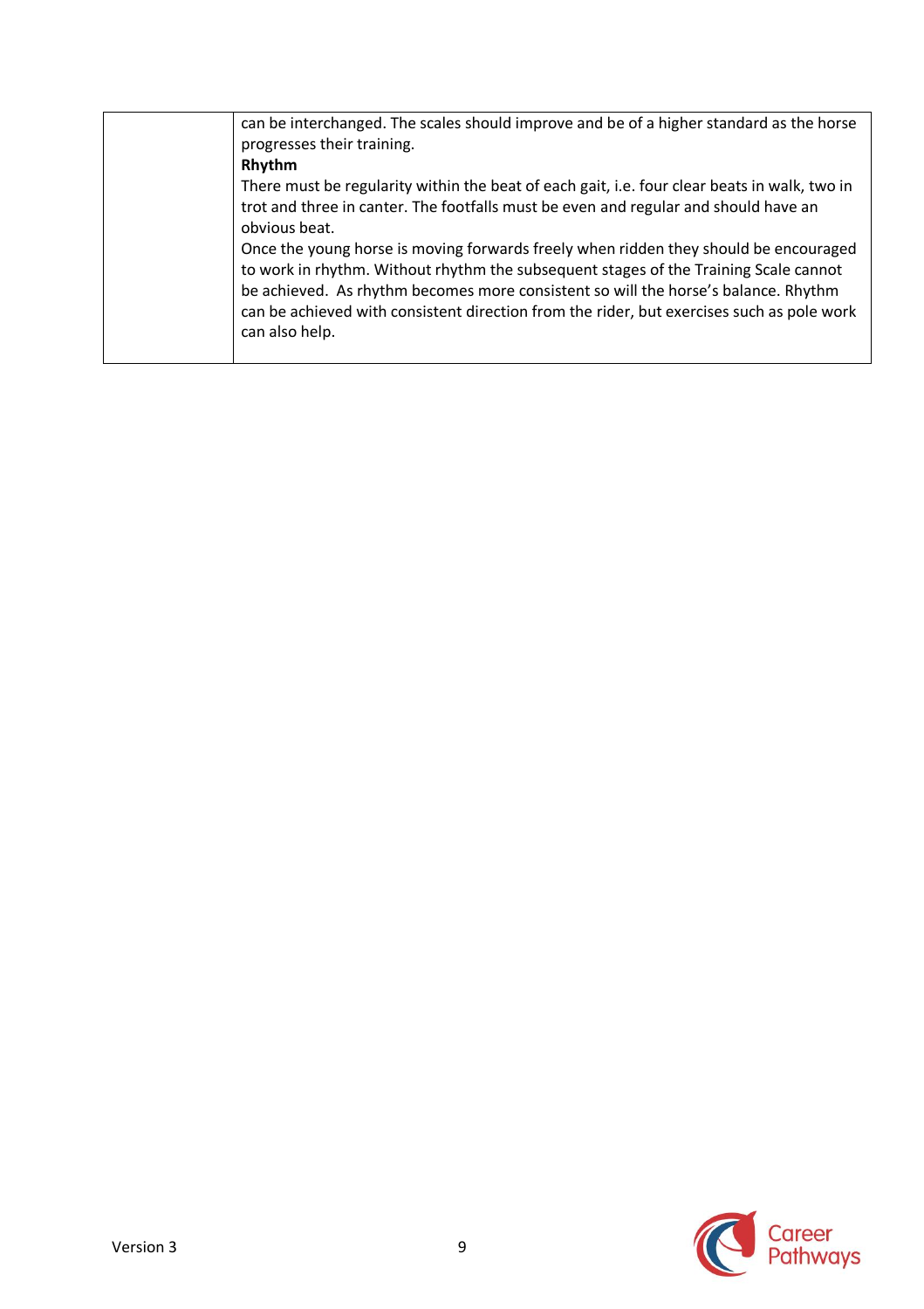## **LO2. Be able to ride safely**

(Ready for Assessment) **GLH 1; Self-guided study 1**

- *This learning outcome is assessed on the assessment day*
- *The learner will be ready to take the assessment when they can demonstrate to the trainer all the skills and knowledge as outlined in the assessment criteria listed below*
- *Ensure the 'Ready for Assessment' form in the learner's skills record is completed before the assessment day; this records the learner is of sufficient level to sit the assessment. This does not mean they will necessarily be successful in passing the assessment on the day.*

| Assessment      | Guidance on level and depth of subject content                                            |
|-----------------|-------------------------------------------------------------------------------------------|
| criteria        |                                                                                           |
| 2.1 Maintain    | The learner should show regard for health, safety and welfare of self, others and horses  |
| health, safety  | throughout all riding sessions, to include:                                               |
| and welfare of  | • Ride with consideration for other users of the school space                             |
| horse, self and | • Consideration of individual horses                                                      |
| others          |                                                                                           |
|                 | The learner will be working in open order for all riding sessions. Spurs are permitted at |
|                 | Stage 4 (see BHS website for further information on the dress guidance) and should be     |
|                 | used appropriately.                                                                       |
|                 | Assessment method: Observation.                                                           |

## **LO3.Understand how to progress the training of a dressage horse**

(Trainer Endorsement) **GLH 16; Self-guided study 10**

- *This learning outcome is assessed by the trainer. The learner's skills record should be signed off when the trainer is confident that the learner has met the demand of all the assessment criteria*
- *Ensure the 'Trainer Endorsement' form in the learner's skills record is completed before the assessment day; this records that an assessment with the trainer has taken place*
- *The learner will be assessed in detail on one or more assessment criteria through a 'viva' process with the assessor on the day to clarify competence.*

| Assessment<br>Criteria | Guidance on level and depth of subject content                                            |
|------------------------|-------------------------------------------------------------------------------------------|
| 3.1 Describe           | Requirements to include:                                                                  |
| the                    | Content at each level                                                                     |
| requirements           | Progression route                                                                         |
| of dressage            | Variations in tack and equipment<br>٠                                                     |
| tests from             | Different competition opportunities<br>٠                                                  |
| Intro to               |                                                                                           |
| Elementary             | <b>Example depth and level of knowledge:</b>                                              |
|                        | The purpose of the Introductory level is to introduce the rider and/or horse to the sport |
|                        | of dressage. Some riders may choose to start at Prelim level, however Intro provides the  |
|                        | opportunity to compete without having to canter                                           |
|                        | British Dressage (BD) Intro tests include the following:                                  |
|                        | Medium walk<br>$\bullet$                                                                  |
|                        | Free Walk<br>٠                                                                            |

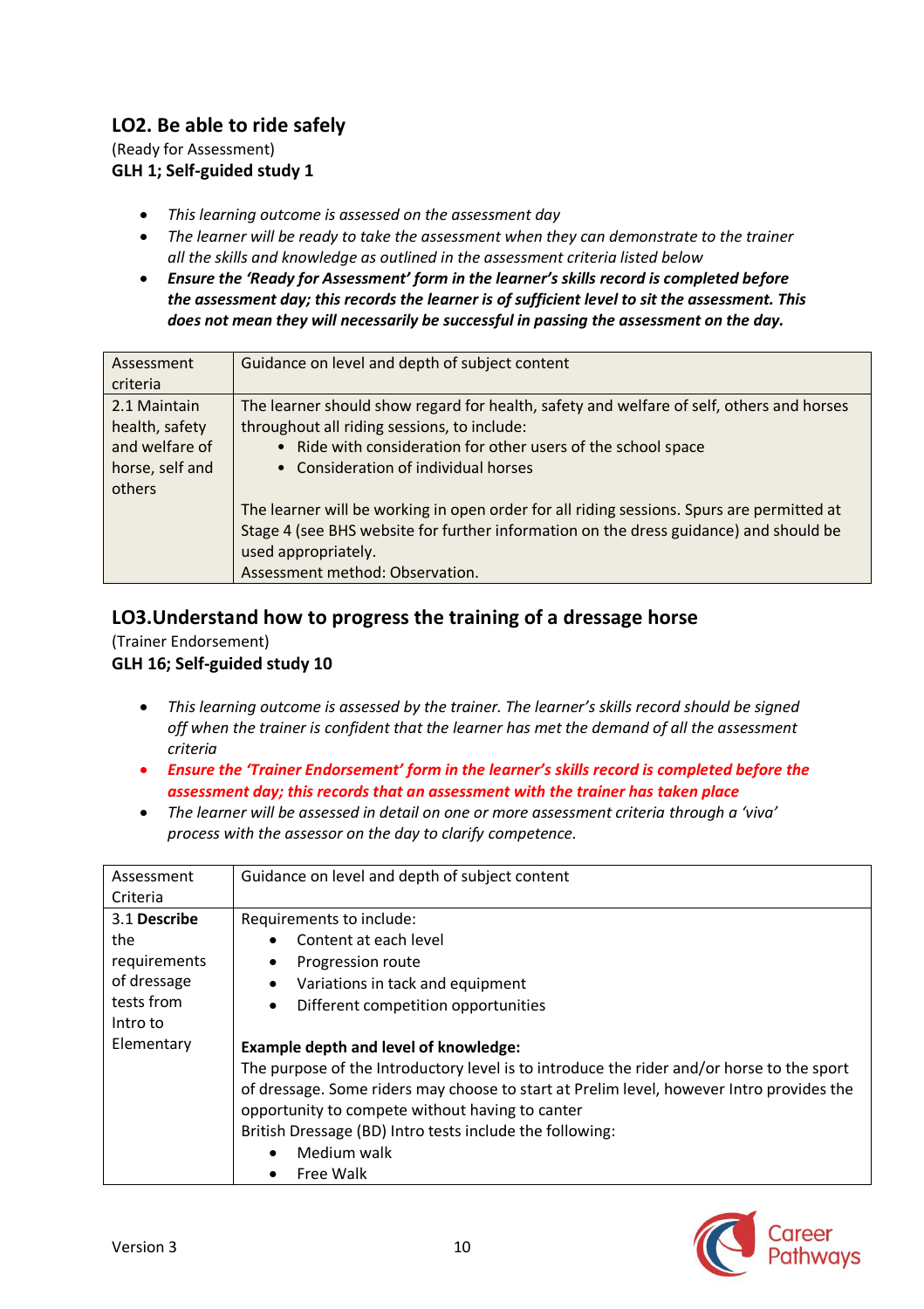|                                                                      | Working Trot - rising - 20 meter circles & changing of rein across the diagonal<br>٠<br>Halts - halt through walk                                                                                                                                                                                                                                                                                                                                                                                                                                                                  |
|----------------------------------------------------------------------|------------------------------------------------------------------------------------------------------------------------------------------------------------------------------------------------------------------------------------------------------------------------------------------------------------------------------------------------------------------------------------------------------------------------------------------------------------------------------------------------------------------------------------------------------------------------------------|
|                                                                      | The progression from Intro would be to Prelim level dressage.                                                                                                                                                                                                                                                                                                                                                                                                                                                                                                                      |
|                                                                      | Tack requirements*:<br>Dressage legal snaffle bit<br>Cavesson, drop, flash or grackle noseband (Micklem bridles are permitted. Clips<br>$\bullet$<br>on Micklem bridles are not permitted)<br>Breastplates are permitted<br>٠<br>Martingales are not permitted<br>$\bullet$<br>Neck strap is permitted<br>$\bullet$<br>(more detail can be found in the BD rulebook)                                                                                                                                                                                                               |
|                                                                      | Affiliated competitions are run through BD. To compete, the rider must be a member of<br>BD. If the horse is not owned by the rider the owner of the horse will also need<br>membership with BD. Riders can compete on a ticket if not a member.                                                                                                                                                                                                                                                                                                                                   |
|                                                                      | Opportunities to compete unaffiliated are also provided through British Riding Clubs, the<br>Pony Club and private competitions.                                                                                                                                                                                                                                                                                                                                                                                                                                                   |
|                                                                      | *Correct at time of going to print                                                                                                                                                                                                                                                                                                                                                                                                                                                                                                                                                 |
| 3.2 Analyse<br>the effect<br>of a range of<br>school<br>movements on | The learner should be able to analyse the effect of school movements by explaining;<br>The reasons why the movement creates improvement<br>٠<br>Situations when a movement may not be beneficial<br>$\bullet$                                                                                                                                                                                                                                                                                                                                                                      |
| a dressage<br>horse's<br>performance                                 | School movements to include:<br>Turn about / on the forehand<br>$\bullet$<br>Leg yield<br>٠<br>Shoulder fore / in<br>$\bullet$<br>Pirouettes in walk<br>$\bullet$<br>Counter canter                                                                                                                                                                                                                                                                                                                                                                                                |
|                                                                      | <b>Example depth and level of knowledge</b>                                                                                                                                                                                                                                                                                                                                                                                                                                                                                                                                        |
|                                                                      | <b>Counter canter:</b><br>Counter canter helps to develop obedience, suppleness and straightness.<br><b>Obedience</b> – the horse is required to be attentive to the rider's aids in order to maintain<br>the counter canter and not to fall back to trot, go disunited or try to change canter lead.<br>Suppleness - The horse is required to maintain the bend to the leading leg so is required<br>to look to the outside of the curve, as such it is a suppling and stretching exercise -<br>improvement should be felt when the horse returns to true canter when the rein is |
|                                                                      | changed.<br>Straightness - A common problem in the canter is that the horse's quarters fall to the<br>outside, this often occurs because a horse is wider in the quarters than at the forehand.<br>As the horse takes slight bend to the outside in counter canter this helps to improve<br>straightness and the rider may also become more aware of their aids in maintaining<br>counter canter and as a result ride with more control of the quarters when in true canter.                                                                                                       |
|                                                                      | It is beneficial to establish counter canter before beginning to teach the horse changes. If<br>a horse can do flying changes they are more likely to attempt to change the leg in                                                                                                                                                                                                                                                                                                                                                                                                 |

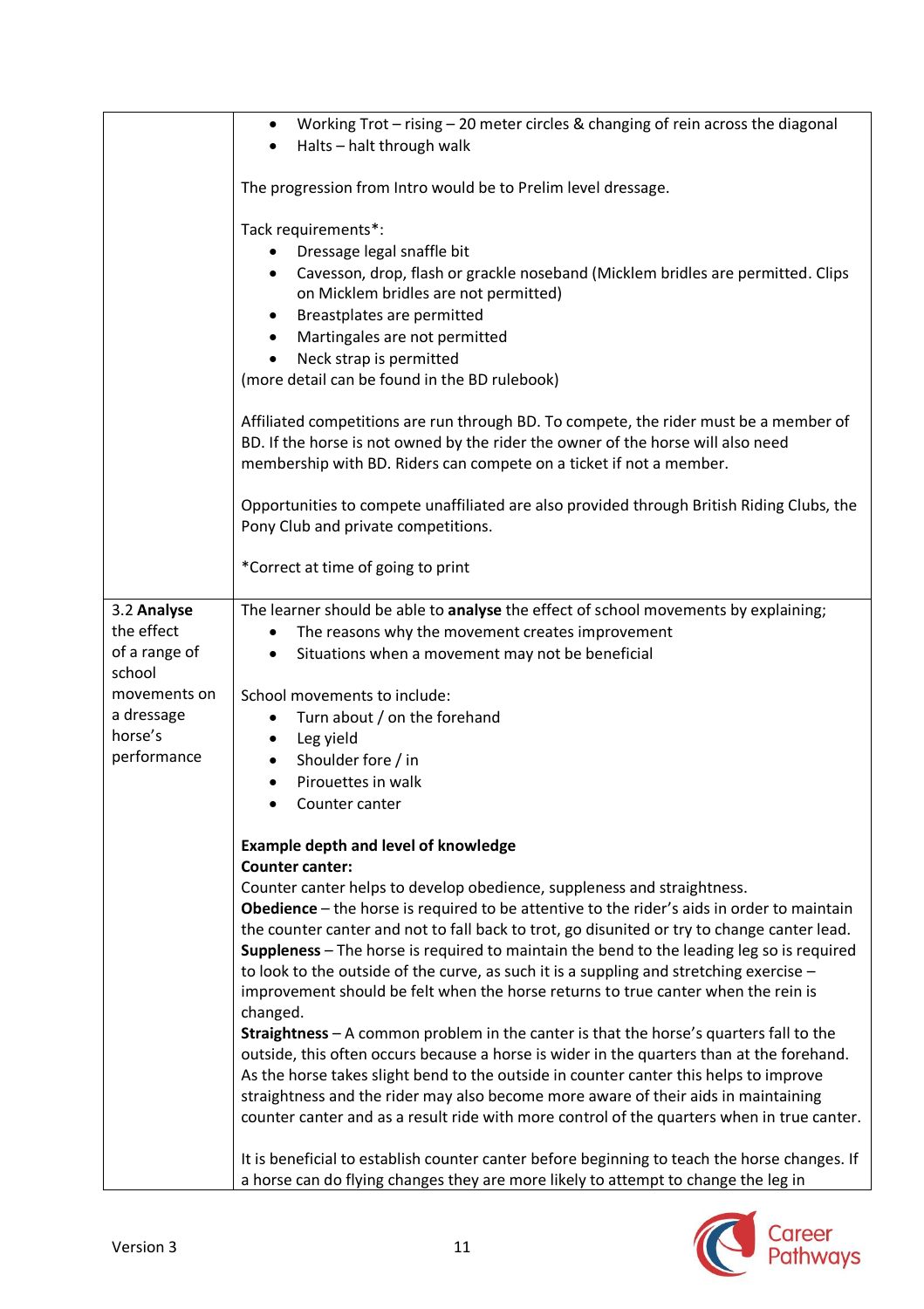|                                                                                                              | counter canter to evade the exercise.                                                                                                                                                                                                                                                                                                                                                                                                                                                                                                                                                                                                                                                                                                                                                                                                                                                                                                                                                                                                                                                                                                                                                                                                                                                                                                          |
|--------------------------------------------------------------------------------------------------------------|------------------------------------------------------------------------------------------------------------------------------------------------------------------------------------------------------------------------------------------------------------------------------------------------------------------------------------------------------------------------------------------------------------------------------------------------------------------------------------------------------------------------------------------------------------------------------------------------------------------------------------------------------------------------------------------------------------------------------------------------------------------------------------------------------------------------------------------------------------------------------------------------------------------------------------------------------------------------------------------------------------------------------------------------------------------------------------------------------------------------------------------------------------------------------------------------------------------------------------------------------------------------------------------------------------------------------------------------|
|                                                                                                              | Counter canter should only be used where a horse has established rhythm and balance in<br>the canter on both reins. Introducing counter canter too early could cause confusion to a<br>horse that is not sufficiently established in canter.                                                                                                                                                                                                                                                                                                                                                                                                                                                                                                                                                                                                                                                                                                                                                                                                                                                                                                                                                                                                                                                                                                   |
| 3.3 Explain<br>potential<br>problems in<br>the horse's<br>way of going<br>and methods<br>to overcome<br>them | Potential problems to include:<br>Irregular paces<br>٠<br>Loss of balance, rhythm<br>$\bullet$<br>Acceptance of contact<br>$\bullet$<br>Stiffness on either rein<br>$\bullet$<br>Methods to overcome to include consideration of:<br>Choice of work<br>Choice of exercises<br>$\bullet$<br>The learner should be able to explain a potential problem; how this may occur, what<br>effect it would have on future training if continued (not resolved), and how they should<br>overcome the problem. They should be able to describe different types of work and<br>exercises to include in the training to overcome the problem. Should also show a<br>consideration for checks such as teeth, saddle etc from the recognition of problem.<br><b>Example depth and level of knowledge</b><br><b>Acceptance of contact:</b><br>Problems could include; leaning on the bit, fussiness/lack of stillness in the mouth, the<br>horse coming behind the bit.<br>The first action to take for all of these situations is to ensure the horse is not<br>experiencing any pain in their mouth or back. The horse's teeth, tack and back should be<br>checked.<br>Leaning on the bit - This is usually caused by the horse working 'on the forehand'. During<br>schooling transitions can used to help to engage the horse's hind quarters. Shoulder in |
|                                                                                                              | can also be useful for helping to lighten the forehand.<br>Fussiness or lack of stillness in the mouth - Lungeing the horse in side reins can also help<br>the horse to accept the contact. This can be beneficial as the horse can begin to establish<br>their balance without the interference of a rider. During ridden sessions the rider will<br>need to ensure they maintain a still contact with the hand. The horse needs to be<br>encouraged to work through from behind, this can be achieved by consistently riding the<br>horse forward through smooth transitions and through school figures maintaining a<br>consistent rhythm.<br>Horse behind the bit - Similar to above the horse needs to be ridden consistently<br>forwards into a steady contact. Pole work can help the horse to stretch forward through<br>their head and neck. Lengthening the strides in trot and canter can also encourage the<br>horse to stretch forwards into the contact. Encouraging the horse to stretch forwards<br>and down for relaxation at points within the session is another useful way to encourage<br>the horse to seek the contact forwards.                                                                                                                                                                                         |
| 3.4 Describe                                                                                                 | The learner should be able to describe the four variations for each pace.                                                                                                                                                                                                                                                                                                                                                                                                                                                                                                                                                                                                                                                                                                                                                                                                                                                                                                                                                                                                                                                                                                                                                                                                                                                                      |
| variations                                                                                                   |                                                                                                                                                                                                                                                                                                                                                                                                                                                                                                                                                                                                                                                                                                                                                                                                                                                                                                                                                                                                                                                                                                                                                                                                                                                                                                                                                |
| within the                                                                                                   | <b>Example depth and level of knowledge</b><br>Trot:                                                                                                                                                                                                                                                                                                                                                                                                                                                                                                                                                                                                                                                                                                                                                                                                                                                                                                                                                                                                                                                                                                                                                                                                                                                                                           |
| pace                                                                                                         | Collected trot: The collected trot has shorter strides than the working trot, but with                                                                                                                                                                                                                                                                                                                                                                                                                                                                                                                                                                                                                                                                                                                                                                                                                                                                                                                                                                                                                                                                                                                                                                                                                                                         |

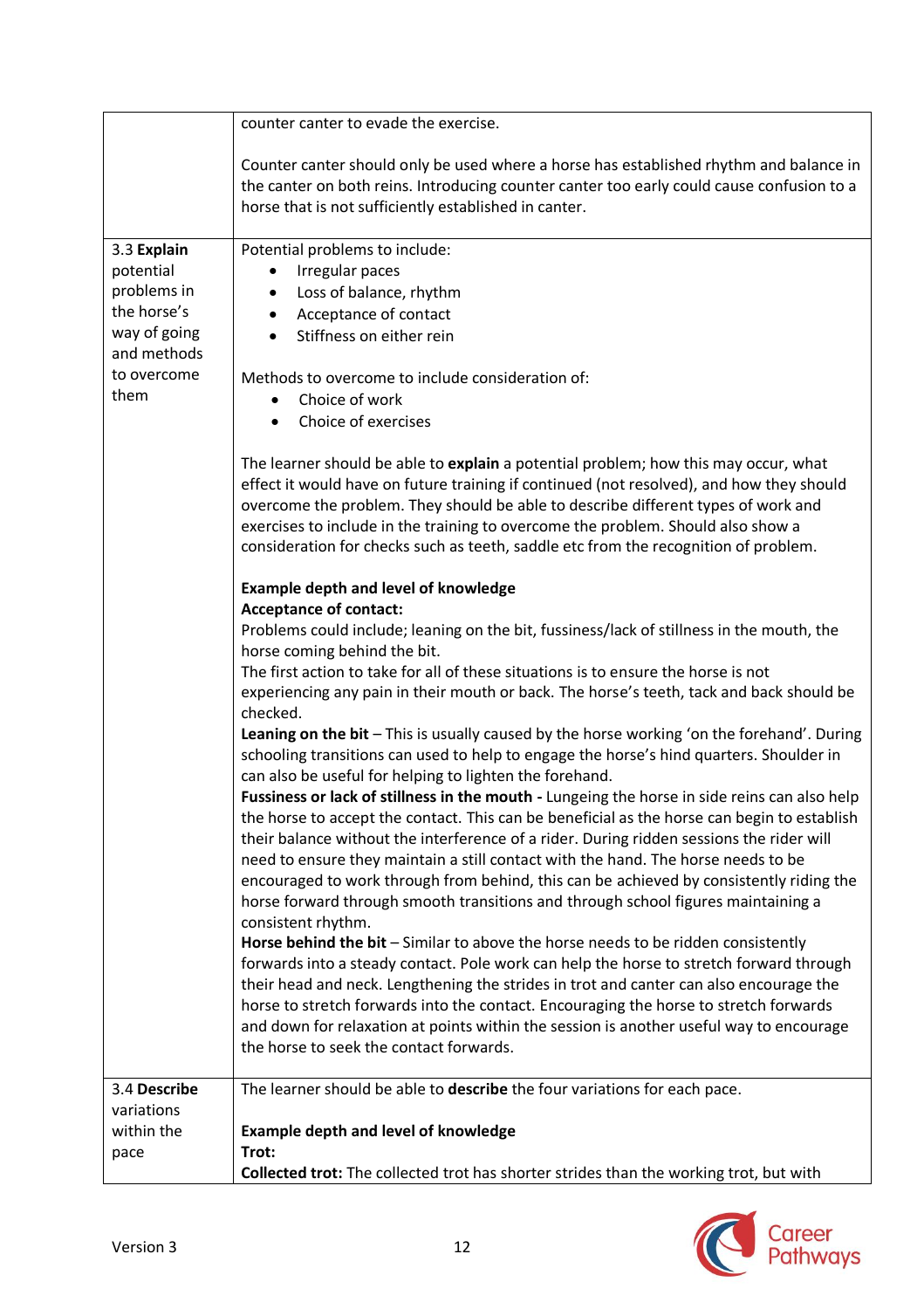|                       | increased lightness and mobility of the shoulders. The hocks, being well-engaged and<br>flexed, must maintain an energetic impulsion, enabling the shoulders to move with<br>greater mobility, thus demonstrating complete self-carriage. The horse, remaining on the<br>bit, moves forward with the neck raised and arched. Although the horse's strides are<br>shorter than in the other trots, elasticity and cadence are not reduced $-$ in fact cadence,<br>in particular, should be increased. Horse does not track up.<br>Working trot: This is a trot between the collected and medium variants, used when the<br>horse's training is not yet developed enough for these other forms. In a good working<br>trot, the horse shows proper balance and, remaining on the bit, goes forward with even,<br>elastic steps, with his hocks pushing under his body. Horse tracks up.<br>Medium trot: This is a moderate lengthening of strides compared to the extended trot,<br>but 'rounder' than the latter. Without hurrying, the horse goes forward with clearly<br>lengthened strides and with impulsion from the hindquarters. The rider allows the horse<br>to carry his head a little more in front of the vertical than at the working trot, and to<br>lower his head and neck slightly. The steps should be even, and the whole movement<br>balanced and unconstrained. Horse overtracks.<br><b>Extended trot:</b> While remaining balanced and on the bit, the horse lengthens his frame<br>and the stride as a result of great impulsion from the hindquarters. The horse should<br>cover as much ground as possible whilst maintaining the same tempo. In the forward<br>movement of the extension, the movement of the fore and hind legs should be equal.<br>Horse overtracks. |
|-----------------------|------------------------------------------------------------------------------------------------------------------------------------------------------------------------------------------------------------------------------------------------------------------------------------------------------------------------------------------------------------------------------------------------------------------------------------------------------------------------------------------------------------------------------------------------------------------------------------------------------------------------------------------------------------------------------------------------------------------------------------------------------------------------------------------------------------------------------------------------------------------------------------------------------------------------------------------------------------------------------------------------------------------------------------------------------------------------------------------------------------------------------------------------------------------------------------------------------------------------------------------------------------------------------------------------------------------------------------------------------------------------------------------------------------------------------------------------------------------------------------------------------------------------------------------------------------------------------------------------------------------------------------------------------------------------------------------------------------------------------------------------------------------------------------------------|
| 3.5 Analyse           | The learner should be able to analyse the effect of transitions by explaining;                                                                                                                                                                                                                                                                                                                                                                                                                                                                                                                                                                                                                                                                                                                                                                                                                                                                                                                                                                                                                                                                                                                                                                                                                                                                                                                                                                                                                                                                                                                                                                                                                                                                                                                 |
| the effect of         | The reasons why transitions create improvement                                                                                                                                                                                                                                                                                                                                                                                                                                                                                                                                                                                                                                                                                                                                                                                                                                                                                                                                                                                                                                                                                                                                                                                                                                                                                                                                                                                                                                                                                                                                                                                                                                                                                                                                                 |
| transitions on        | When transitions may not be beneficial                                                                                                                                                                                                                                                                                                                                                                                                                                                                                                                                                                                                                                                                                                                                                                                                                                                                                                                                                                                                                                                                                                                                                                                                                                                                                                                                                                                                                                                                                                                                                                                                                                                                                                                                                         |
| a dressage<br>horse's |                                                                                                                                                                                                                                                                                                                                                                                                                                                                                                                                                                                                                                                                                                                                                                                                                                                                                                                                                                                                                                                                                                                                                                                                                                                                                                                                                                                                                                                                                                                                                                                                                                                                                                                                                                                                |
| performance           | Effect of transitions to include:                                                                                                                                                                                                                                                                                                                                                                                                                                                                                                                                                                                                                                                                                                                                                                                                                                                                                                                                                                                                                                                                                                                                                                                                                                                                                                                                                                                                                                                                                                                                                                                                                                                                                                                                                              |
|                       | Developing the half halt<br>$\bullet$<br>Transitions between paces<br>$\bullet$                                                                                                                                                                                                                                                                                                                                                                                                                                                                                                                                                                                                                                                                                                                                                                                                                                                                                                                                                                                                                                                                                                                                                                                                                                                                                                                                                                                                                                                                                                                                                                                                                                                                                                                |
|                       | Transitions within the pace<br>$\bullet$                                                                                                                                                                                                                                                                                                                                                                                                                                                                                                                                                                                                                                                                                                                                                                                                                                                                                                                                                                                                                                                                                                                                                                                                                                                                                                                                                                                                                                                                                                                                                                                                                                                                                                                                                       |
|                       | Direct transitions for example, walk to canter<br>$\bullet$                                                                                                                                                                                                                                                                                                                                                                                                                                                                                                                                                                                                                                                                                                                                                                                                                                                                                                                                                                                                                                                                                                                                                                                                                                                                                                                                                                                                                                                                                                                                                                                                                                                                                                                                    |
|                       | <b>Example depth and level of knowledge</b><br>Developing the half halt:                                                                                                                                                                                                                                                                                                                                                                                                                                                                                                                                                                                                                                                                                                                                                                                                                                                                                                                                                                                                                                                                                                                                                                                                                                                                                                                                                                                                                                                                                                                                                                                                                                                                                                                       |
|                       | Transitions improve engagement, balance and responsiveness.                                                                                                                                                                                                                                                                                                                                                                                                                                                                                                                                                                                                                                                                                                                                                                                                                                                                                                                                                                                                                                                                                                                                                                                                                                                                                                                                                                                                                                                                                                                                                                                                                                                                                                                                    |
|                       | Engagement and balance - The horse naturally carries more weight on their forehand,                                                                                                                                                                                                                                                                                                                                                                                                                                                                                                                                                                                                                                                                                                                                                                                                                                                                                                                                                                                                                                                                                                                                                                                                                                                                                                                                                                                                                                                                                                                                                                                                                                                                                                            |
|                       | for riding we require the horse to carry more weight on their hind quarters. Transitions                                                                                                                                                                                                                                                                                                                                                                                                                                                                                                                                                                                                                                                                                                                                                                                                                                                                                                                                                                                                                                                                                                                                                                                                                                                                                                                                                                                                                                                                                                                                                                                                                                                                                                       |
|                       | engage the horse's hindquarters to help to achieve this which improves their balance                                                                                                                                                                                                                                                                                                                                                                                                                                                                                                                                                                                                                                                                                                                                                                                                                                                                                                                                                                                                                                                                                                                                                                                                                                                                                                                                                                                                                                                                                                                                                                                                                                                                                                           |
|                       | when ridden and enables greater manoeuvrability.                                                                                                                                                                                                                                                                                                                                                                                                                                                                                                                                                                                                                                                                                                                                                                                                                                                                                                                                                                                                                                                                                                                                                                                                                                                                                                                                                                                                                                                                                                                                                                                                                                                                                                                                               |
|                       | Responsiveness - Riding transitions encourages the horse to focus on the rider's aids and                                                                                                                                                                                                                                                                                                                                                                                                                                                                                                                                                                                                                                                                                                                                                                                                                                                                                                                                                                                                                                                                                                                                                                                                                                                                                                                                                                                                                                                                                                                                                                                                                                                                                                      |
|                       | as a result they often become more responsive. Some horses can switch off from the<br>rider; transitions are a useful tool to prevent this from happening.                                                                                                                                                                                                                                                                                                                                                                                                                                                                                                                                                                                                                                                                                                                                                                                                                                                                                                                                                                                                                                                                                                                                                                                                                                                                                                                                                                                                                                                                                                                                                                                                                                     |
|                       | The half halt increases the attention of the horse, helps to engage the hind quarters and                                                                                                                                                                                                                                                                                                                                                                                                                                                                                                                                                                                                                                                                                                                                                                                                                                                                                                                                                                                                                                                                                                                                                                                                                                                                                                                                                                                                                                                                                                                                                                                                                                                                                                      |
|                       | notifies the horse the rider is about to ask something of him.                                                                                                                                                                                                                                                                                                                                                                                                                                                                                                                                                                                                                                                                                                                                                                                                                                                                                                                                                                                                                                                                                                                                                                                                                                                                                                                                                                                                                                                                                                                                                                                                                                                                                                                                 |
|                       | The half halt can be developed in trot by asking the horse to walk for a specified number                                                                                                                                                                                                                                                                                                                                                                                                                                                                                                                                                                                                                                                                                                                                                                                                                                                                                                                                                                                                                                                                                                                                                                                                                                                                                                                                                                                                                                                                                                                                                                                                                                                                                                      |
|                       | of strides before trotting again. The number of strides can then be reduced so eventually                                                                                                                                                                                                                                                                                                                                                                                                                                                                                                                                                                                                                                                                                                                                                                                                                                                                                                                                                                                                                                                                                                                                                                                                                                                                                                                                                                                                                                                                                                                                                                                                                                                                                                      |
|                       | the horse is walking for one stride then trotting again. This can then be refined further so                                                                                                                                                                                                                                                                                                                                                                                                                                                                                                                                                                                                                                                                                                                                                                                                                                                                                                                                                                                                                                                                                                                                                                                                                                                                                                                                                                                                                                                                                                                                                                                                                                                                                                   |
|                       | the rider moves the horse off before it actually walks, eventually the rider will be able to<br>apply the same aids more subtly to achieve a half halt.                                                                                                                                                                                                                                                                                                                                                                                                                                                                                                                                                                                                                                                                                                                                                                                                                                                                                                                                                                                                                                                                                                                                                                                                                                                                                                                                                                                                                                                                                                                                                                                                                                        |

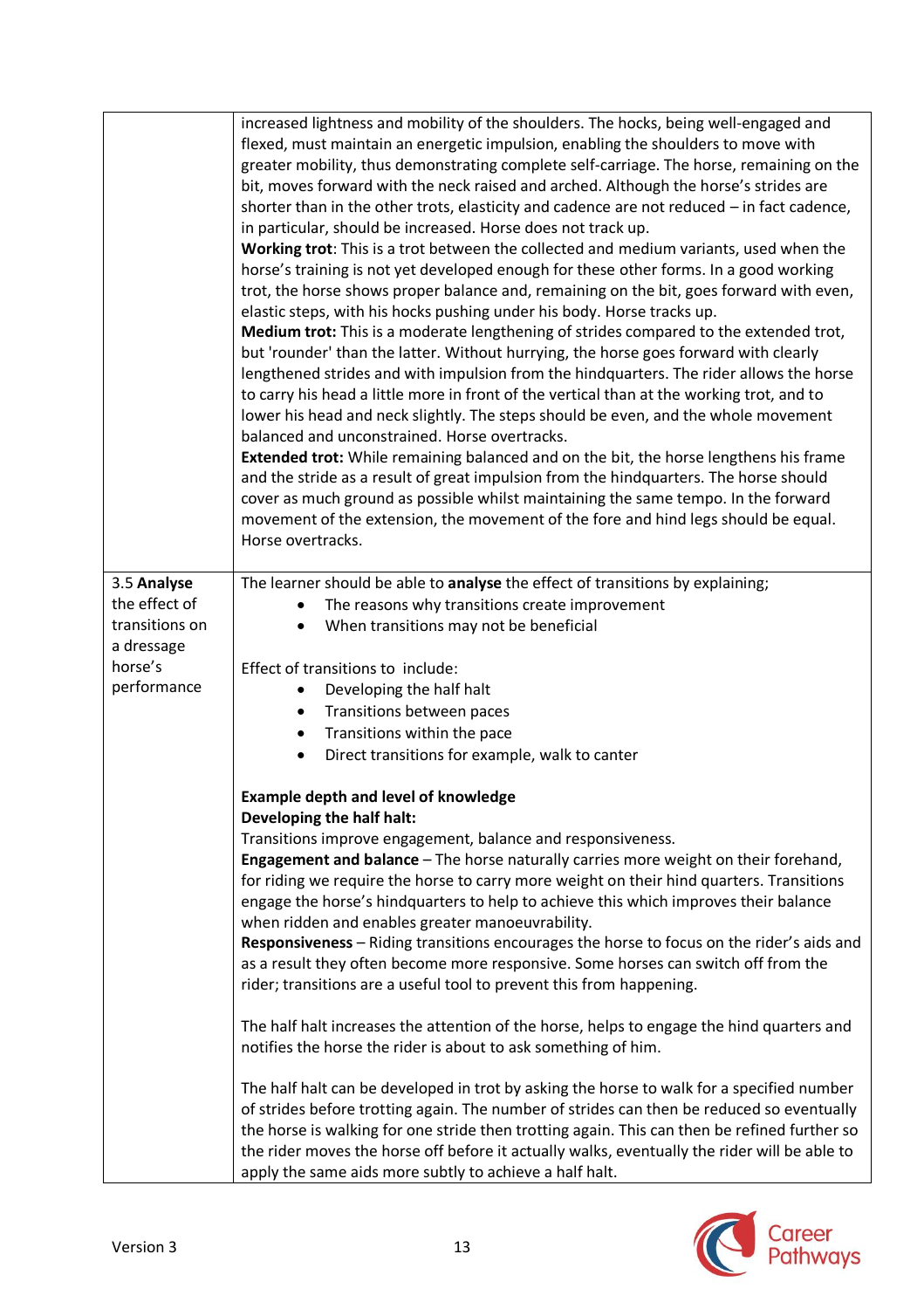| 3.6 Plan a<br>work schedule<br>for a dressage<br>horse | The learner should be able to discuss a work schedule to develop a dressage horse, for<br>example, from Prelim to Novice or Novice to Elementary.<br>Work schedule to include:<br>• Short (one month) and medium term (six months)<br>• Fitness work for dressage horses<br>Cantering outside                                                                                                                                                                                                                                                                                                                                                           |  |
|--------------------------------------------------------|---------------------------------------------------------------------------------------------------------------------------------------------------------------------------------------------------------------------------------------------------------------------------------------------------------------------------------------------------------------------------------------------------------------------------------------------------------------------------------------------------------------------------------------------------------------------------------------------------------------------------------------------------------|--|
|                                                        | <b>Example depth and level of knowledge</b>                                                                                                                                                                                                                                                                                                                                                                                                                                                                                                                                                                                                             |  |
|                                                        | To progress a horse from Novice to Elementary:                                                                                                                                                                                                                                                                                                                                                                                                                                                                                                                                                                                                          |  |
|                                                        | Horse will need to begin to take more weight behind, raising and lightening the<br>forehand with periods of work on a shortening frame, more obedient to rider's aids.<br>Exercises may become more challenging and more closely connected, include smaller<br>school figures in balance and rhythm. The horse should also be working to be able to<br>perform movements in quicker succession and linked more seamlessly. Introduced to<br>lateral work required and counter canter, beginnings of collection and lengthening<br>stride – medium trot for example. Lateral work should include; turn on or about the<br>forehand, leg yield, pirouette |  |
|                                                        | Work schedule should be varied - hacking, schooling, jumping, lungeing and other<br>forms of exercise if available (horse walker, treadmill). Work introduced<br>progressively; as the fitness and muscle tone improve the intensity of the work can<br>increase. Regular turnout essential.                                                                                                                                                                                                                                                                                                                                                            |  |

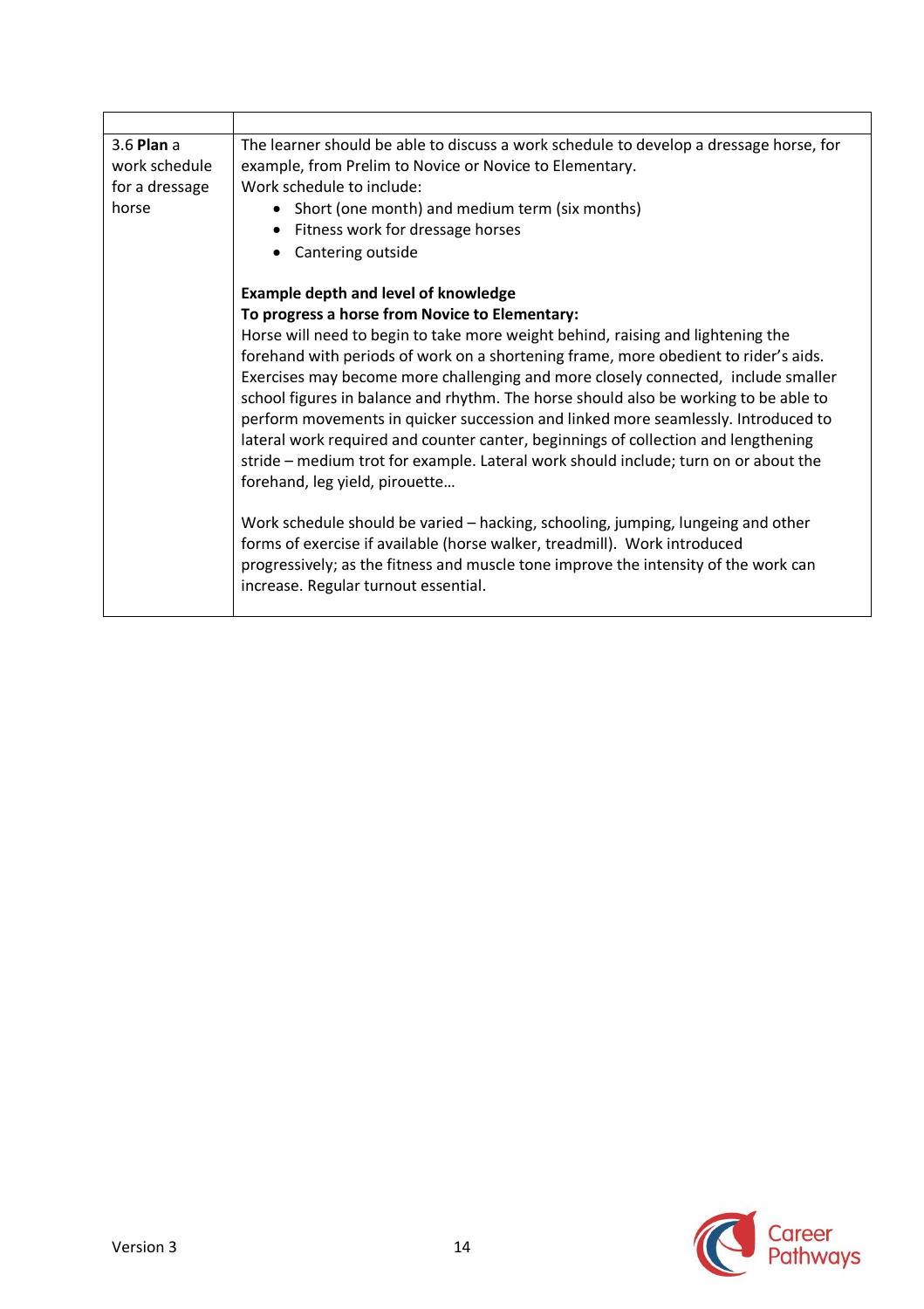## **LO4. Understand how to progress the training of a show jumping horse** (Trainer Endorsement) **GLH 16; Self-guided study 10**

- *This learning outcome is assessed by the trainer. The learner's skills record should be signed off when the trainer is confident that the learner has met the demand of all the assessment criteria*
- *Ensure the 'Trainer Endorsement' form in the learner's skills record is completed before the assessment day; this records that an assessment with the trainer has taken place*
- *The learner will be assessed in detail on one or more assessment criteria through a 'viva' process with the assessor on the day to clarify competence.*

| Assessment                   | Guidance on level and depth of subject content                                                                                                                                 |
|------------------------------|--------------------------------------------------------------------------------------------------------------------------------------------------------------------------------|
| Criteria<br>4.1 Describe the |                                                                                                                                                                                |
|                              | Requirements to include:                                                                                                                                                       |
| requirements of              | Content at each level (types of jumps, height and distances)                                                                                                                   |
| different show               | Progression route<br>$\bullet$                                                                                                                                                 |
| jumping                      | Variations in tack and equipment<br>٠                                                                                                                                          |
| categories/levels            | Different competition opportunities<br>$\bullet$                                                                                                                               |
|                              | <b>Example depth and level of knowledge</b><br>Discovery:                                                                                                                      |
|                              | British Showjumping (BS) classes offer you the opportunity to qualify for a second                                                                                             |
|                              | round, and then to qualify for the final. You need to achieve four double clears to                                                                                            |
|                              | qualify for second round competitions. This then earns you three chances to compete                                                                                            |
|                              | in second round competitions to gain a chance to qualify for the final.                                                                                                        |
|                              | The maximum height in a Discovery class is 1m. If you qualify for the second round the                                                                                         |
|                              | height of the jumps increase to a maximum height of 1.05m. Jumps will include;                                                                                                 |
|                              | uprights, oxers, combinations, various fillers and may include a water tray.                                                                                                   |
|                              |                                                                                                                                                                                |
|                              | BS classes start at British Novice, then Discovery, followed by Newcomers and then<br>Foxhunter before progressing to higher level competitions.                               |
|                              | Tack requirements*                                                                                                                                                             |
|                              | Running and standing martingales are permitted (latter must only be attached                                                                                                   |
|                              | to the cavesson part of a noseband)                                                                                                                                            |
|                              | Most bits are acceptable<br>٠                                                                                                                                                  |
|                              | Pelham and curbs bits with curb chains have some restrictions to adhere to                                                                                                     |
|                              | (details in rule book)                                                                                                                                                         |
|                              | Market Harborough and running or check reins are not permitted                                                                                                                 |
|                              | Tongue straps are not permitted                                                                                                                                                |
|                              | Blinkers are not permitted                                                                                                                                                     |
|                              |                                                                                                                                                                                |
|                              | For competitions are affiliated to BS, to compete the rider must be a member of BS. If<br>the horse is not owned by the rider the owner of the horse will also need membership |
|                              | with BS. Rider can compete on a ticket if not a member.                                                                                                                        |
|                              | Opportunities to compete are also provided through British Riding Clubs, The Pony                                                                                              |
|                              | Club and private competitions.                                                                                                                                                 |
|                              |                                                                                                                                                                                |

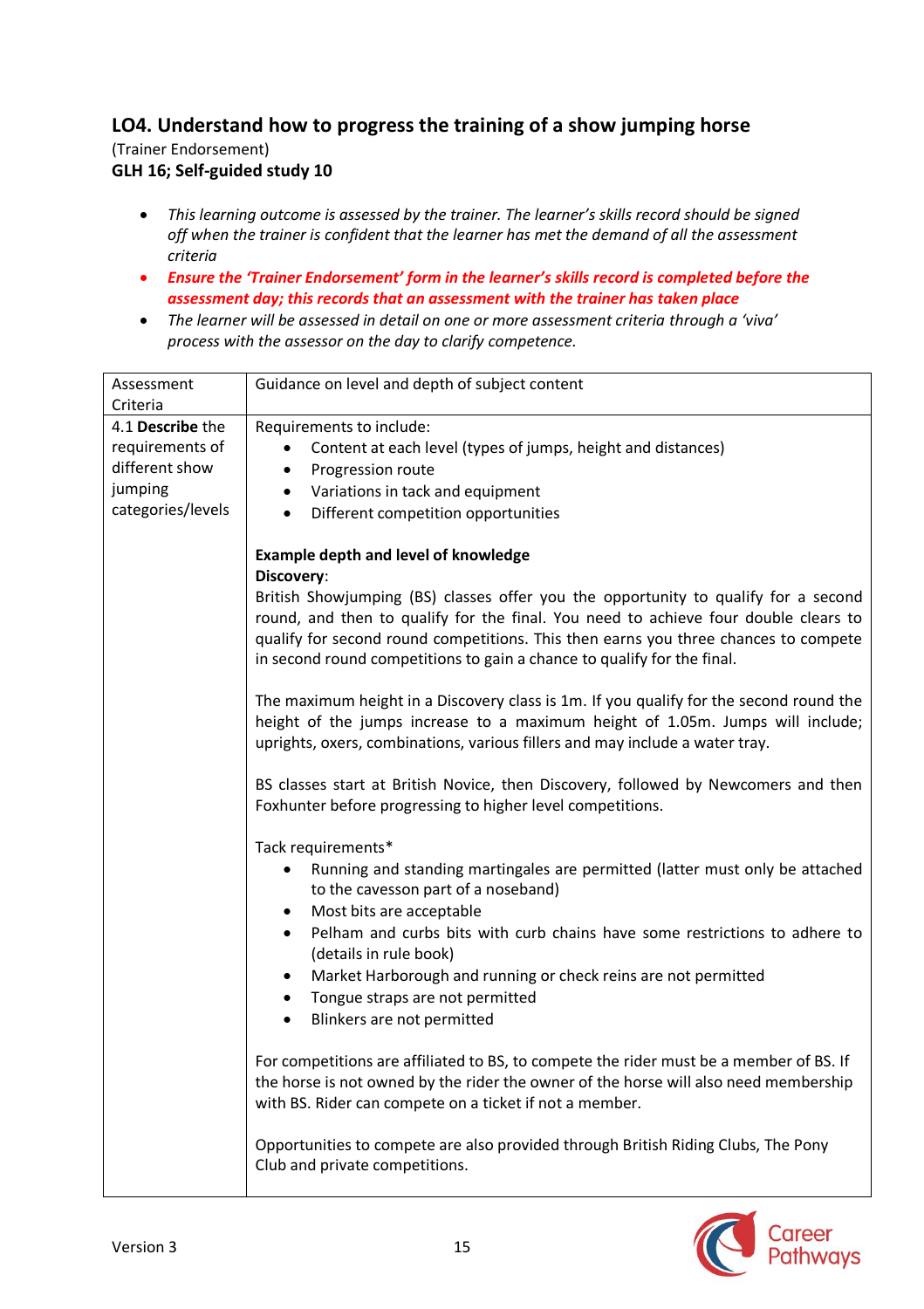|                                                                                    | *Correct at time of going to print                                                                                                                                                                                                                                                                                                                                                                                                                                                                                                                                                                                                                                                                                                                                                                                                                                                                                                                                                                                                                                                                                                                                                                                                                                                                                                                                                                                                                                                                                                                                                                                                                                                                                                                |
|------------------------------------------------------------------------------------|---------------------------------------------------------------------------------------------------------------------------------------------------------------------------------------------------------------------------------------------------------------------------------------------------------------------------------------------------------------------------------------------------------------------------------------------------------------------------------------------------------------------------------------------------------------------------------------------------------------------------------------------------------------------------------------------------------------------------------------------------------------------------------------------------------------------------------------------------------------------------------------------------------------------------------------------------------------------------------------------------------------------------------------------------------------------------------------------------------------------------------------------------------------------------------------------------------------------------------------------------------------------------------------------------------------------------------------------------------------------------------------------------------------------------------------------------------------------------------------------------------------------------------------------------------------------------------------------------------------------------------------------------------------------------------------------------------------------------------------------------|
| 4.2 Outline a<br>training<br>programme for<br>introducing a<br>horse to<br>jumping | Training programme to include:<br>• Understand relevance of the Training Scale<br>Use of poles; individual, trot, canter, placing<br>Introduce a fence following the pole exercise<br>Ability to ride on all surfaces including grass<br>$\bullet$<br><b>Example depth and level of knowledge</b><br>Good training should always begin with consideration of basic principles, for example<br>rhythm should be established in all paces. There might be particular emphasis in the<br>canter as this the most important pace for the jumping horses. A horse should be<br>schooled to be supple and responsive to both the leg and the rein aids - contact. Be<br>able to bend right and left and be ridden straight. The horse should engage from<br>behind and move well forward with impulsion. Start with a pole on the ground then<br>three poles, then a cross pole, upright, spread, fences (either side of school) positioned<br>apart, linking fences together (simple course), doubles, related distances, introducing<br>fillers, grid work, unaffiliated competitions.                                                                                                                                                                                                                                                                                                                                                                                                                                                                                                                                                                                                                                                                |
| 4.3 Explain<br>potential<br>problems and<br>suggest methods<br>to overcome<br>them | Potential problems may include:<br>• Irregular paces<br>Loss of balance, rhythm<br>Inappropriate speed<br>٠<br>Lack of adjustability between obstacles<br>Poor quality of turns and approach to fences<br>Methods to overcome to include consideration of:<br>Choice of work<br>Choice of exercises<br>$\bullet$<br>The learner should be able to explain a potential problem; how this may occur, what<br>effect it would have on future training if continued (not resolved), and how they should<br>overcome the problem. They should be able to describe different types of work and<br>exercises to include in the training to overcome the problem. Should also show a<br>consideration for checks such as teeth, saddle etc from the recognition of problem.<br><b>Example depth and level of knowledge</b><br>Inappropriate speed:<br>Rushing to fences can be over exuberance from the horse but usually occurs as a result<br>of lack of confidence from the horse. To overcome this problem the horse should be<br>able to gain confidence by jumping regularly over small, simple obstacles. Height and<br>complexity can be increased progressively as the horse gains confidence. Other<br>exercises that can be used include:<br>Circle in front of a fence until the horse settles into a rhythm and only then<br>$\bullet$<br>allow the horse to jump<br>Trotting poles can be used in front of a fence<br>٠<br>Jumping on a circle with a short approach<br>Working on the consistency of maintaining the quality of the canter -<br>٠<br>throughout course. A horse that loses impulsion around corner will rush to<br>the fence<br>If not resolved this will likely to result in knock downs and refusals at competitions. It |

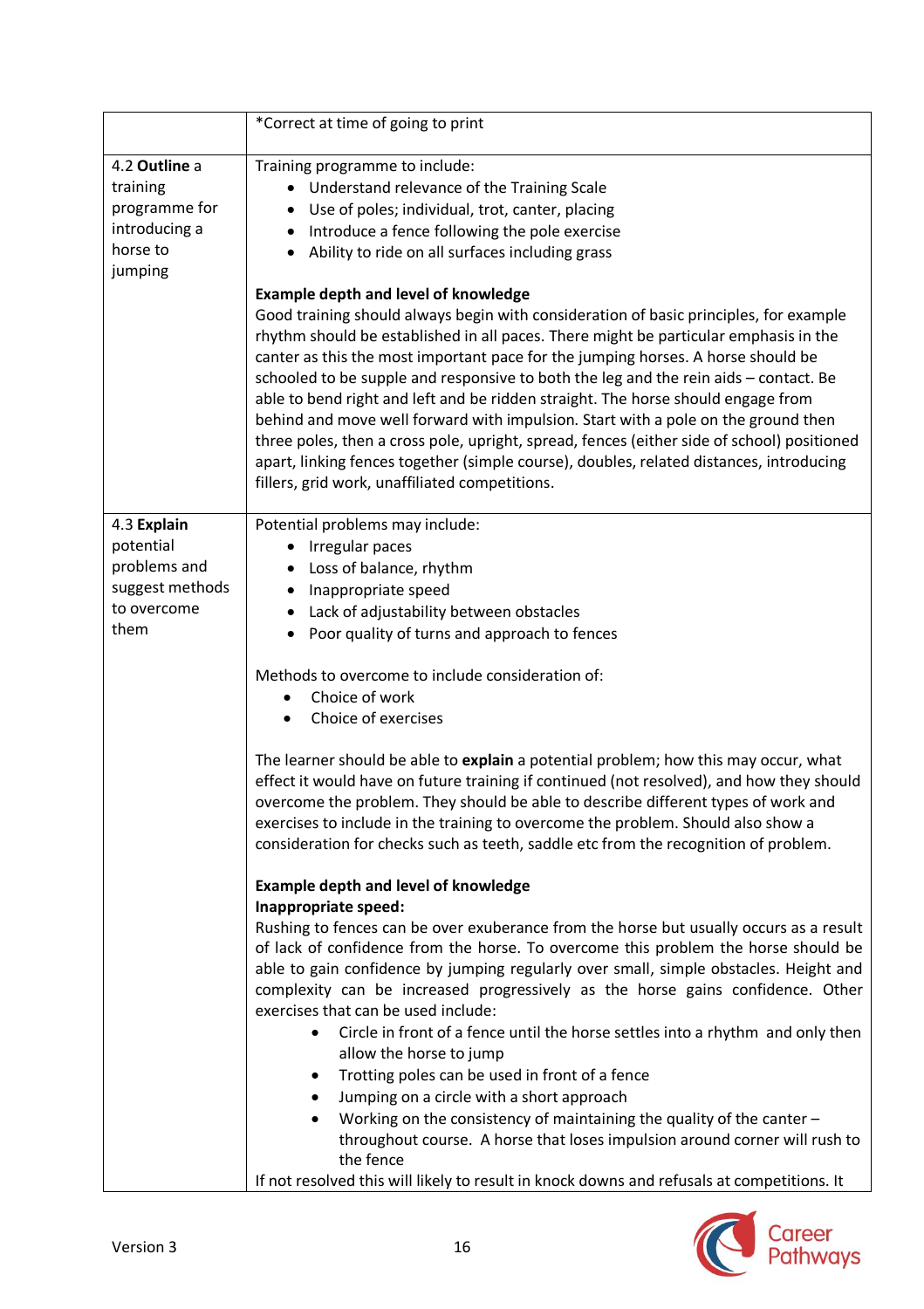|                                                                                    | can also be dangerous for both horse and rider to continue jumping. Other checks to<br>make include teeth, back and tack.                                                                                                                                                                                                                                                                                                                                                                                                                                                                                                                                                                                                                                                                                                                                                                                                                                                                                                                                                                                                                                                                    |
|------------------------------------------------------------------------------------|----------------------------------------------------------------------------------------------------------------------------------------------------------------------------------------------------------------------------------------------------------------------------------------------------------------------------------------------------------------------------------------------------------------------------------------------------------------------------------------------------------------------------------------------------------------------------------------------------------------------------------------------------------------------------------------------------------------------------------------------------------------------------------------------------------------------------------------------------------------------------------------------------------------------------------------------------------------------------------------------------------------------------------------------------------------------------------------------------------------------------------------------------------------------------------------------|
| 4.4 Evaluate the<br>value of grid work                                             | The learner should be able to evaluate grid work for the horse including:<br>Development of the horse's jumping skills<br>$\bullet$<br>Improving straightness<br>Regulating length of stride<br>• Building confidence<br>Improving technique                                                                                                                                                                                                                                                                                                                                                                                                                                                                                                                                                                                                                                                                                                                                                                                                                                                                                                                                                 |
|                                                                                    | <b>Example depth and level of knowledge</b><br><b>Building confidence of horse:</b><br>Grid work can be used for all levels of horse that have been introduced to jumping.                                                                                                                                                                                                                                                                                                                                                                                                                                                                                                                                                                                                                                                                                                                                                                                                                                                                                                                                                                                                                   |
|                                                                                    | For grid work the fences are set out at a prescribed distance. This means that the rider<br>only needs to set the horse up for the approach to the first fence and then maintain<br>the impulsion through the grid. If the horse has been set up correctly at the first fence<br>they should be able to continue through the grid with relative ease, in a good rhythm.<br>The horse will often gain confidence through a grid and the size of some fences can be<br>increased if the session is going well, further building a horse's experience and<br>confidence.                                                                                                                                                                                                                                                                                                                                                                                                                                                                                                                                                                                                                        |
|                                                                                    | If grids are not set at suitable distances, or suitable exercises used, this will be<br>detrimental to a horse's confidence. Consideration should be paid to situations where<br>more than one horse is using a grid, horses must be of a similar stride length.                                                                                                                                                                                                                                                                                                                                                                                                                                                                                                                                                                                                                                                                                                                                                                                                                                                                                                                             |
| 4.5 Plan a training<br>schedule to<br>progress a horse<br>to show jumping<br>1.10m | Training schedule to include:<br>• Pole exercises<br>Grid exercises<br>Introduction of canter poles<br>$\bullet$<br>• Further improvement of the horse's way of going on the flat<br>Referenced to the Training Scale<br><b>Example depth and level of knowledge</b><br>Poles on the ground can be used for related distances and dog legs. You would<br>introduce things like a water tray, and different types of fences (style, triple bar, offset<br>fences) flowers on the side of the fences, rings, banners (ringside), exercises can be<br>made progressively difficult by lengthening and shortening distances, take them to<br>unaffiliated shows. Raise the height and width of fences at home in a progressive way.<br>Improve the quality of canter so horse can sit more (improve impulsion). Practicing for<br>jump offs (tighter turns, length of stride, shorter approaches).<br>Work schedule should be varied - hacking, schooling, jumping, lungeing and other<br>forms of exercise if available (horse walker, treadmill). Work introduced<br>progressive; as the fitness and muscle tone improve the intensity of the work can<br>increase. Regular turnout essential. |
| 4.6 Explain<br>factors that<br>influence the<br>distances                          | The learner should have a working knowledge of the adjustments of the distances<br>between doubles, combinations, grids and related fences depending on different<br>factors.<br>Factors to include:                                                                                                                                                                                                                                                                                                                                                                                                                                                                                                                                                                                                                                                                                                                                                                                                                                                                                                                                                                                         |

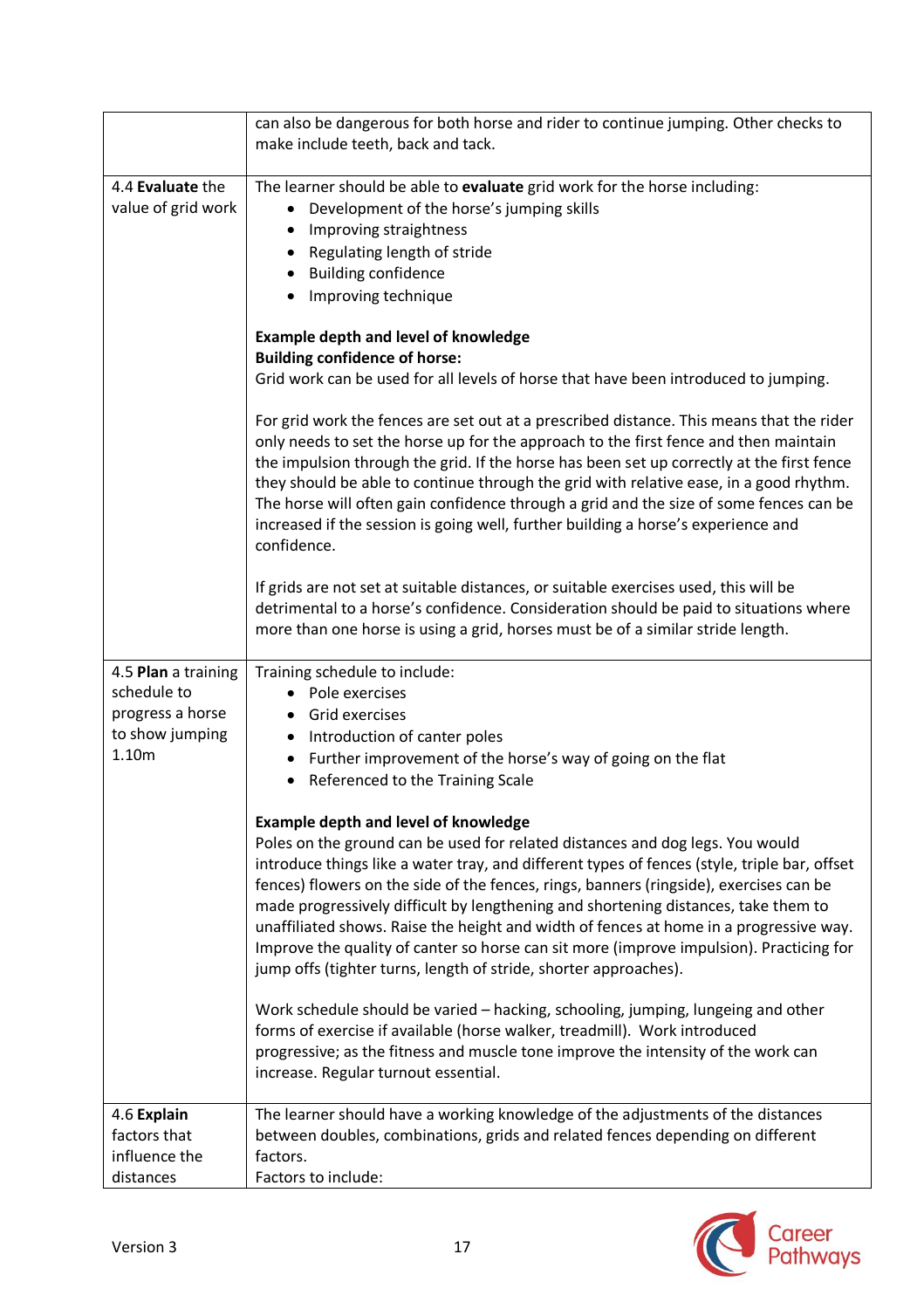| between fences | • Trot and canter approaches                                                              |
|----------------|-------------------------------------------------------------------------------------------|
|                | Dealing with different length of stride<br>$\bullet$                                      |
|                | Reasons and needs for shorter and variable schooling distances<br>$\bullet$               |
|                | Competition rules<br>$\bullet$                                                            |
|                | Terrain, for example, grass or surface, uphill, downhill, distance to or from a           |
|                | corner, going                                                                             |
|                | Knowledge of jump distances<br>$\bullet$                                                  |
|                |                                                                                           |
|                | <b>Expected level of answer</b>                                                           |
|                | Reasons and needs for shorter and variable schooling distances:                           |
|                | The horse needs to have an adjustable stride for jumping to be able to make distances     |
|                | and different types of obstacles. Different horses will naturally have different stride   |
|                | lengths, and the horse should be prepared in training for the length of stride required   |
|                | in competition. Distances may be set at competition that are slightly short or slightly   |
|                | long for a particular horse. The rider will need to identify this when walking the course |
|                | and then ride the horse appropriately through the combination.                            |
|                | A useful exercise to use when schooling is to set a distance e.g. 5 strides between two   |
|                | fences and then practise shortening the horse to 6 strides and lengthening to 4 strides.  |
|                | To achieve this the distance between the fences could be set at 21m. It is important      |
|                | that a horse is ridden between the leg and hand and so called on the aids in order that   |
|                | they may use their body to best effect.                                                   |
|                |                                                                                           |

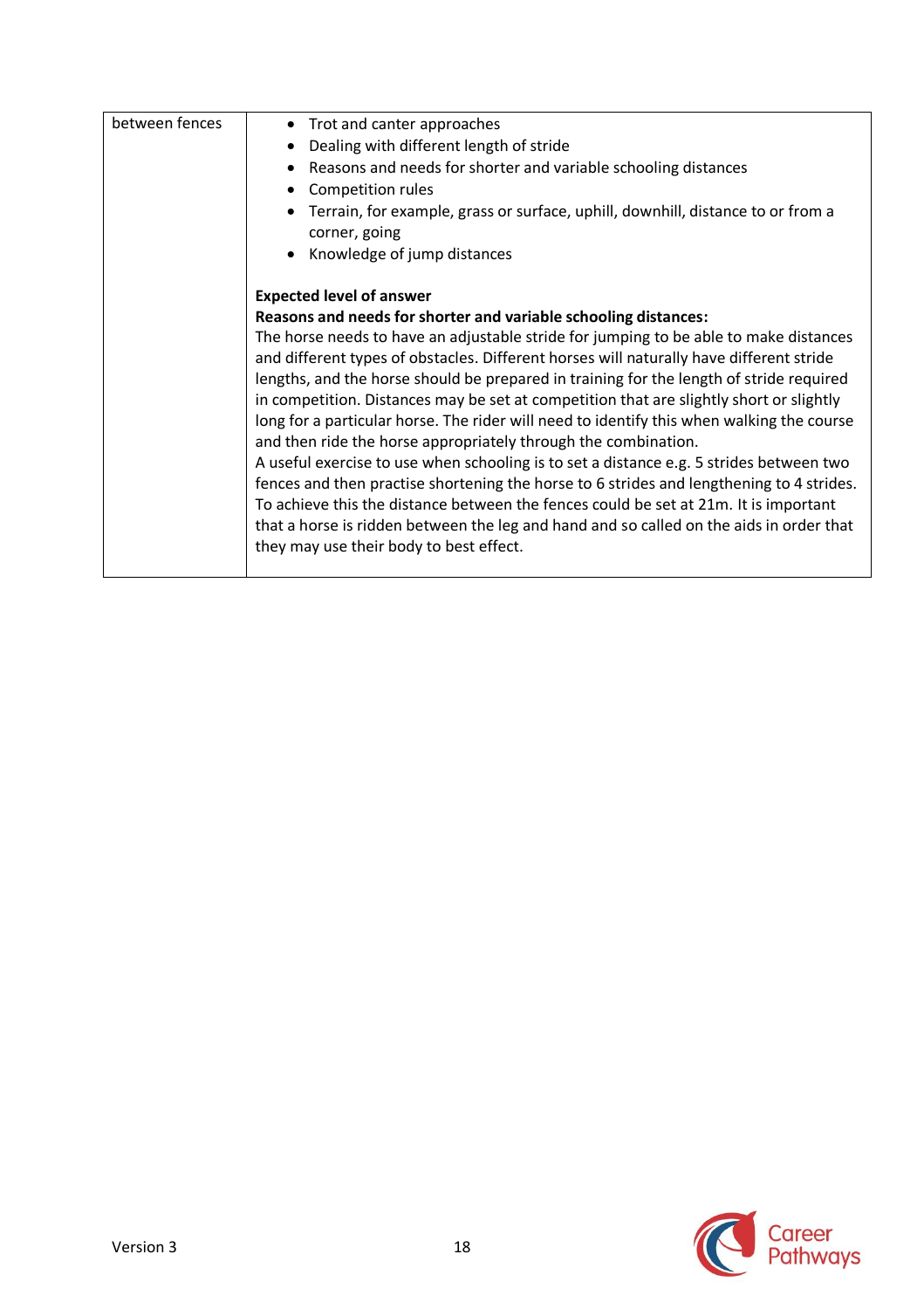# **LO5. Be able to ride a trained horse in a double bridle to develop its way of going**

## (Ready for Assessment) **GLH 20; Self-guided study 50**

- *This learning outcome is assessed on the assessment day*
- *The learner will be ready to take the assessment when they can demonstrate to the trainer all the skills and knowledge as outlined in the assessment criteria listed below*
- *Ensure the 'Ready for Assessment' form in the learner's skills record is completed before the assessment day; this records the learner is of sufficient level to sit the assessment. This does not mean they will necessarily be successful in passing the assessment on the day.*

At the Stage 4 Senior Ride for Training (Eventing and Dressage) assessment the learner will be assessed on learning outcomes 5 and 6 during a one hour session. They will ride each horse for approximately 30 minutes including time taken to discuss the horse with the assessor.

| Assessment<br>criteria                                                         | Guidance on level and depth of subject content                                                                                                                                                                                                                                                                                                                                                                                                                                                                                                                                                                            |
|--------------------------------------------------------------------------------|---------------------------------------------------------------------------------------------------------------------------------------------------------------------------------------------------------------------------------------------------------------------------------------------------------------------------------------------------------------------------------------------------------------------------------------------------------------------------------------------------------------------------------------------------------------------------------------------------------------------------|
| 5.1 Ride in an<br>influential<br>balanced position                             | The horse will be working up to Elementary level. The learner should assess the horse's<br>paces, balance, straightness and suppleness. They should show some lateral work and<br>movements used in an Elementary test. Throughout their work they maintain an<br>influential balanced position to include:<br>• Showing a secure balanced position whilst maintaining integrity of the aids<br>• Riding forwards to a receiving rein aid with rhythm, bend and straightness<br>within a working frame appropriate to the horse's level of training<br>Demonstrate empathy and feel<br>Method of assessment: Observation. |
| 5.2 Evaluate the<br>horse's way of<br>going in line with<br>the Training Scale | The learner will be asked to evaluate the horse they have ridden to include the points<br>listed below. They should discuss the horse's good qualities as well as areas they think<br>could be improved. They should be able to identify the level of competition the horse<br>could compete at and where the horse would gain high or low marks.<br>Evaluation with reference to the training scale<br>Way of going to include:<br>Pace<br>$\bullet$<br>Balance<br>$\bullet$<br><b>Gymnastic ability (movements)</b><br>Attitude/rideability<br>Technique                                                                |
| 5.3 Use exercises<br>to develop the<br>horse                                   | Method of assessment: Observation and discussion.<br>Based on the learner's assessment of the horse they should be able to select exercises<br>to progressively develop the horse.<br>Appropriate exercises may include:<br>Dressage movements to Elementary level<br>Transitions within paces<br><b>Direct transitions</b><br>$\bullet$<br>Lateral work<br>Method of assessment: Observation.                                                                                                                                                                                                                            |
| 5.4 Evaluate the                                                               | The learner should be able to evaluate the exercises they have used; they should                                                                                                                                                                                                                                                                                                                                                                                                                                                                                                                                          |

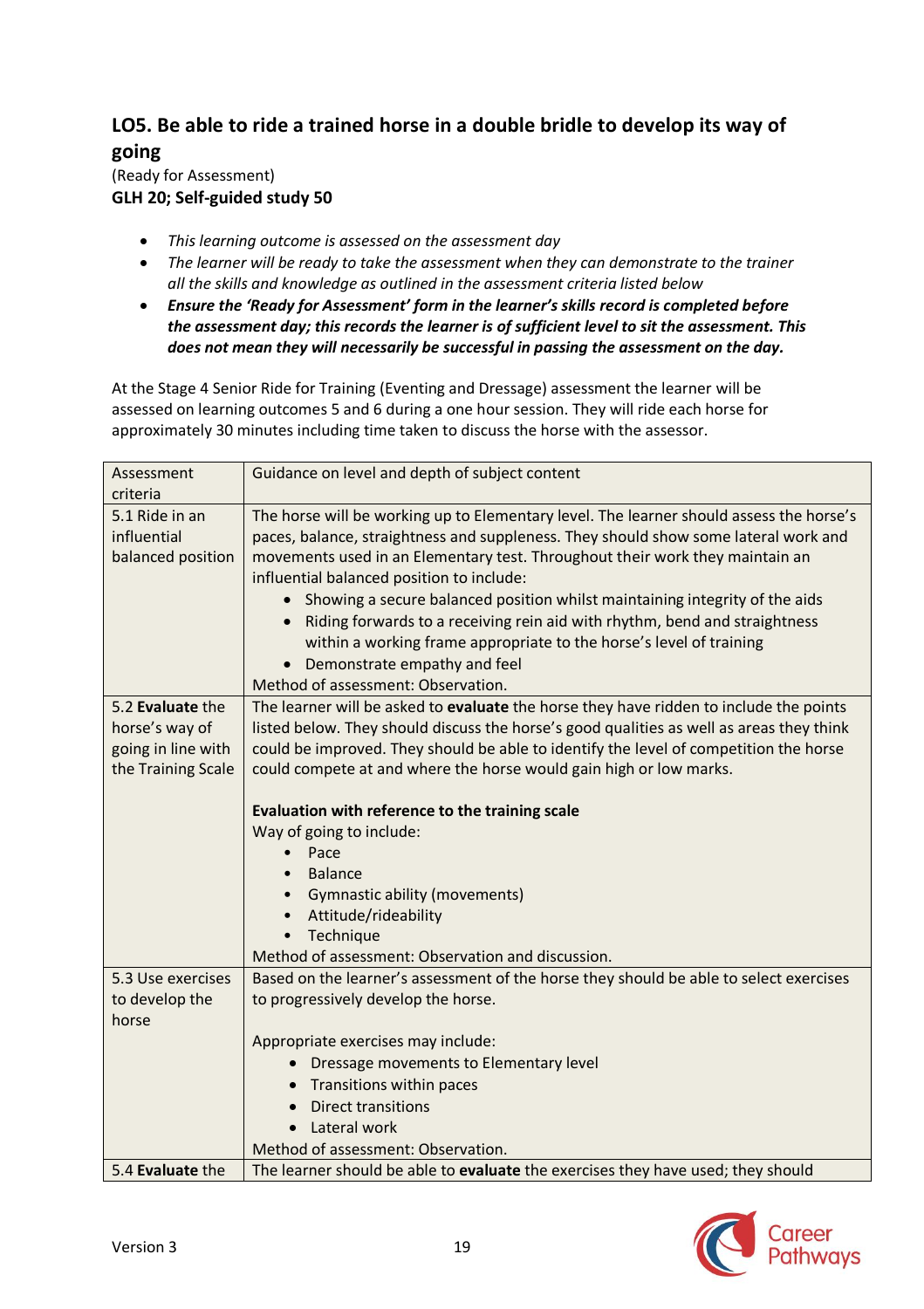| effectiveness of   | discuss what worked well and what may not have been as effective.                       |
|--------------------|-----------------------------------------------------------------------------------------|
| the exercises      | <b>Evaluation</b> should include:                                                       |
| carried out        | • Reasoning for the selection of the work                                               |
|                    | $\bullet$ Effectiveness of the work                                                     |
|                    | Method of assessment: Observation and discussion.                                       |
| 5.5 Justify a plan | The learner should discuss what they would like to develop with the horse to progress   |
| of work to         | its training if they were given the horse for a period of time. They should be able to  |
| develop the        | justify their plan by giving reasoning for the work chosen.                             |
| horse's training   | Plan to include:                                                                        |
|                    | • Future possible work; short term (one month), medium term (six months)                |
|                    | Use of alternative work programmes which may include lungeing, hacking and<br>$\bullet$ |
|                    | outside work                                                                            |
|                    | • Progression for future work                                                           |
|                    | Method of assessment: Discussion                                                        |

# **LO6. Be able to ride an inexperienced dressage horse with a view to developing its way of going**

(Ready for Assessment)

**GLH 20; Self-guided study 50**

- *This learning outcome is assessed on the assessment day*
- *The learner will be ready to take the assessment when they can demonstrate to the trainer all the skills and knowledge as outlined in the assessment criteria listed below*
- *Ensure the 'Ready for Assessment' form in the learner's skills record is completed before the assessment day; this records the learner is of sufficient level to sit the assessment. This does not mean they will necessarily be successful in passing the assessment on the day.*

At the Stage 4 Senior Ride for Training (Eventing and Dressage) assessment the learner will be assessed on learning outcomes 5 and 6 during a one hour session. They will ride each horse for approximately 30 minutes including time taken to discuss the horse with the assessor.

| Assessment                                         | Guidance on level and depth of subject content                                                                                                                                                                                                                                                                                                                                                                     |
|----------------------------------------------------|--------------------------------------------------------------------------------------------------------------------------------------------------------------------------------------------------------------------------------------------------------------------------------------------------------------------------------------------------------------------------------------------------------------------|
| criteria                                           |                                                                                                                                                                                                                                                                                                                                                                                                                    |
| 6.1 Ride in an<br>influential<br>balanced position | The learner will ride an inexperienced dressage horse. This horse may be a young horse<br>or may be a mature horse that requires schooling. The learner should assess the horse's<br>paces, balance, straightness and suppleness. They should use lateral work, school<br>figures and movements to assess the horse's current level of education.                                                                  |
|                                                    | Throughout their work they should maintain an influential balanced position to include:<br>• Showing a secure balanced position whilst maintaining integrity of the aids<br>Riding forwards to a receiving rein aid with rhythm, bend and straightness<br>$\bullet$<br>within a working frame appropriate to the horse's level of training<br>• Demonstrate empathy and feel<br>Method of assessment: Observation. |
| 6.2 Evaluate the                                   | The learner will be asked to evaluate the horse they have ridden to include the points                                                                                                                                                                                                                                                                                                                             |
| horse's way of                                     | listed below. They should talk about the horse's good qualities as well as areas they                                                                                                                                                                                                                                                                                                                              |
| going in line with                                 | think could be improved. They should be able to identify the level of competition the                                                                                                                                                                                                                                                                                                                              |
| the Training Scale                                 | horse could compete at and where the horse would gain high or low marks.                                                                                                                                                                                                                                                                                                                                           |
|                                                    | The evaluation of the horse should be done with reference to the Training Scale,                                                                                                                                                                                                                                                                                                                                   |

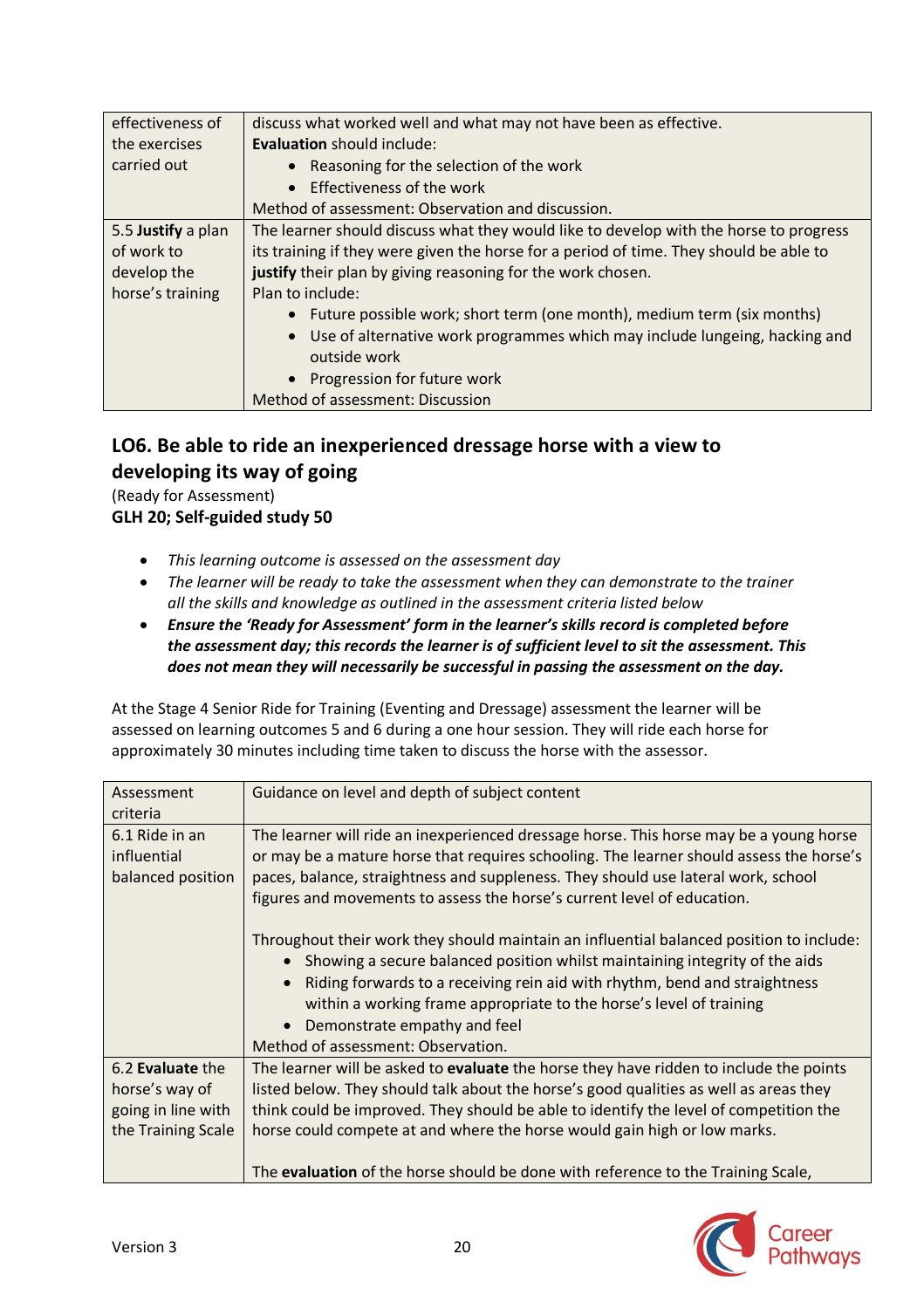|                    | evaluation of way of going to include:                                                   |
|--------------------|------------------------------------------------------------------------------------------|
|                    | $\bullet$ Pace                                                                           |
|                    | <b>Balance</b>                                                                           |
|                    | <b>Gymnastic ability (movements)</b>                                                     |
|                    | Attitude/rideability                                                                     |
|                    | Technique                                                                                |
|                    | Method of assessment: Observation and discussion.                                        |
| 6.3 Use exercises  | Based on the learner's assessment of the horse they should be able to select exercises   |
| to develop the     | to progressively develop the horse. Exercises should be appropriate to the horse's level |
| horse's            | of training.                                                                             |
| responsiveness     | Exercises may include:                                                                   |
| to the aids        | Transitions<br>$\bullet$                                                                 |
|                    | School figures<br>$\bullet$                                                              |
|                    | Lateral work<br>$\bullet$                                                                |
|                    | Lengthening and shortening stride<br>$\bullet$                                           |
|                    | Making reference to:                                                                     |
|                    | Suppleness                                                                               |
|                    | Impulsion                                                                                |
|                    | Straightness Method of assessment: Observation.                                          |
| 6.4 Evaluate the   | The learner should be able to evaluate the exercises they have used, they should         |
| effectiveness of   | discuss what worked well and what may not have been as effective.                        |
| the exercises      | To include:                                                                              |
|                    | • Reasoning for the selection of the work                                                |
|                    | Effectiveness of the work                                                                |
|                    | Method of assessment: Observation and discussion.                                        |
| 6.5 Justify a plan | The learner should discuss what they would like to develop with the horse to progress    |
| of work to         | its training if they were given the horse for a period of time. They should be able to   |
| develop the        | justify their plan by giving reasoning for the work chosen.                              |
| horse's training   | Plan to include:                                                                         |
|                    | Future possible work; short term (one month), medium term (six months)                   |
|                    | Use of alternative work programmes which may include lungeing, hacking and<br>$\bullet$  |
|                    | outside work                                                                             |
|                    | Alternative venues                                                                       |
|                    | Method of assessment: Discussion.                                                        |

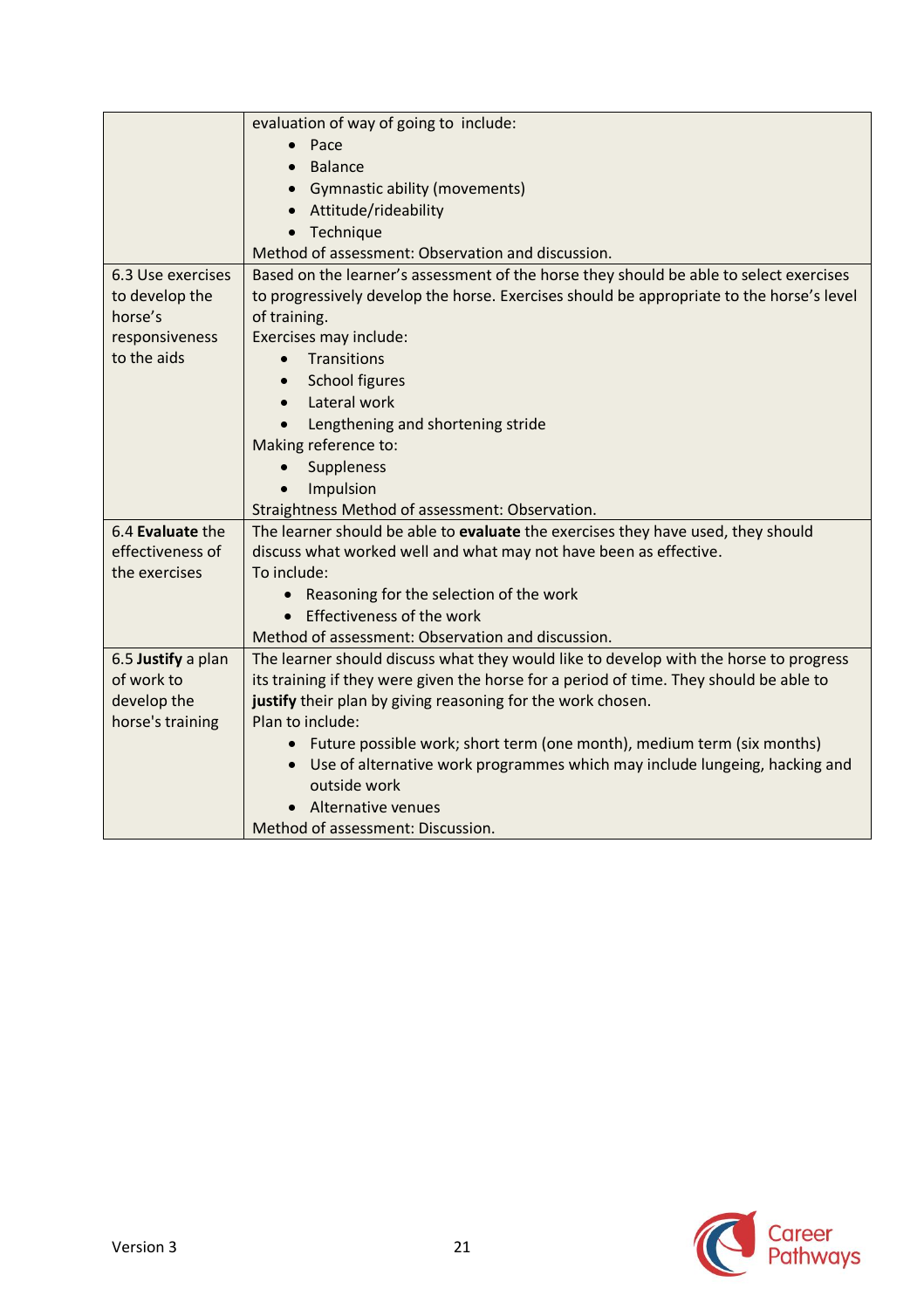# **LO7. Be able to ride an experienced horse over show jumps up to 1.10m (3ft 7ins) with a view to developing its way of going**

(Ready for Assessment) **GLH 20; Self-guided study 50**

- *This learning outcome is assessed on the assessment day*
- *The learner will be ready to take the assessment when they can demonstrate to the trainer all the skills and knowledge as outlined in the assessment criteria listed below*
- *Ensure the 'Ready for Assessment' form in the learner's skills record is completed before the assessment day; this records the learner is of sufficient level to sit the assessment. This does not mean they will necessarily be successful in passing the assessment on the day.*

At the Stage 4 Senior Ride for Training assessment the learner will be assessed on learning outcomes 7 and 8 (Eventing) or 7 and 10 (Show Jumping) during a one hour session. They will ride each horse for approximately 30 minutes including time taken to discuss the horse with the assessor.

| Assessment       | Guidance on level and depth of subject content                                             |
|------------------|--------------------------------------------------------------------------------------------|
| criteria         |                                                                                            |
| 7.1 Evaluate the | The learner will work the horse in, this should include the use of two or three fences.    |
| horse in         |                                                                                            |
| preparation for  | Throughout this work the learner will evaluate some or all of the following through a      |
| show jumping     | progressive assessment:                                                                    |
|                  | The horse's way of going in all paces                                                      |
|                  | Change of pace between fences<br>$\bullet$                                                 |
|                  | The horse's responsiveness to the aids<br>$\bullet$                                        |
|                  | Ability to influence the canter<br>$\bullet$                                               |
|                  | Horse's balance through turns and corners<br>$\bullet$                                     |
|                  | Horse's jumping skill (strengths/weaknesses)<br>$\bullet$                                  |
|                  | Jumping from trot and canter<br>$\bullet$                                                  |
|                  | Use of a placing pole<br>$\bullet$                                                         |
|                  | <b>Relating fences</b><br>$\bullet$                                                        |
|                  | Method of assessment: Observation and discussion.                                          |
| 7.2 Ride the     | The learner will then jump the horse, they will either;                                    |
| horse over a     | a) Jump the course of fences as numbered or,                                               |
| range of fences  | b) Use the fences as they wish to school over and assess the horse or,                     |
|                  | c) Plan their own course and jump it.                                                      |
|                  | Throughout their work they should:                                                         |
|                  | Relate fences to show understanding of training and the process for jumping a<br>$\bullet$ |
|                  | course                                                                                     |
|                  | Show influence, control and confidence<br>$\bullet$                                        |
|                  | Show a balanced, secure and influential position that has a positive effect                |
|                  | Method of assessment: Observation.                                                         |
| 7.3 Evaluate the | The learner should be able to evaluate the work they have done with the horse, they        |
| work undertaken  | should discuss what went well and what could be improved.                                  |
|                  | The evaluation may include the horse's:                                                    |
|                  | Paces, forwardness, attitude<br>$\bullet$                                                  |
|                  | Softer/stiffer side<br>$\bullet$                                                           |
|                  | Ease of movement<br>$\bullet$                                                              |
|                  | Stronger and weaker movements                                                              |

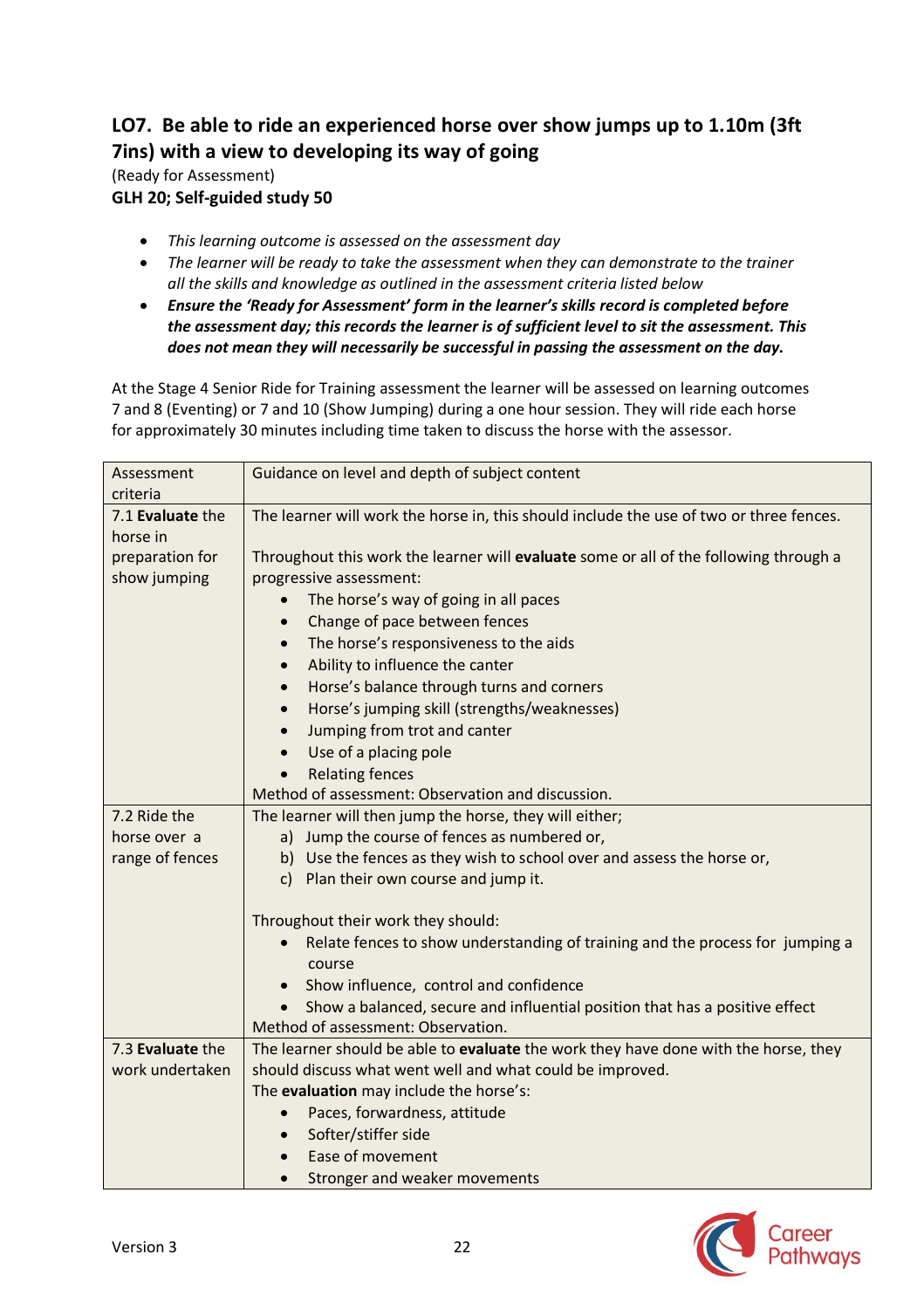|                    | Response to the aids<br>$\bullet$                                                         |
|--------------------|-------------------------------------------------------------------------------------------|
|                    | Reference to the Training Scale<br>$\bullet$                                              |
|                    | Method of assessment: Observation and discussion.                                         |
| 7.4 Justify a plan | The learner should discuss what they would do with the horse to progress its training if  |
| of work to         | they were given the horse for a period of time. They should be able to justify their plan |
| develop the        | by giving reasoning for the work chosen.                                                  |
| horse's training   |                                                                                           |
|                    | Plan to include:                                                                          |
|                    | Future possible work, short term (one month) and medium term (six months)<br>$\bullet$    |
|                    | Use of grids and gymnastic exercises to improve the horse's technique                     |
|                    | Use of alternative work programmes which may include lungeing, hacking and<br>$\bullet$   |
|                    | outside work                                                                              |
|                    | Progression towards jumping 1.15m                                                         |
|                    | Method of assessment: Discussion.                                                         |

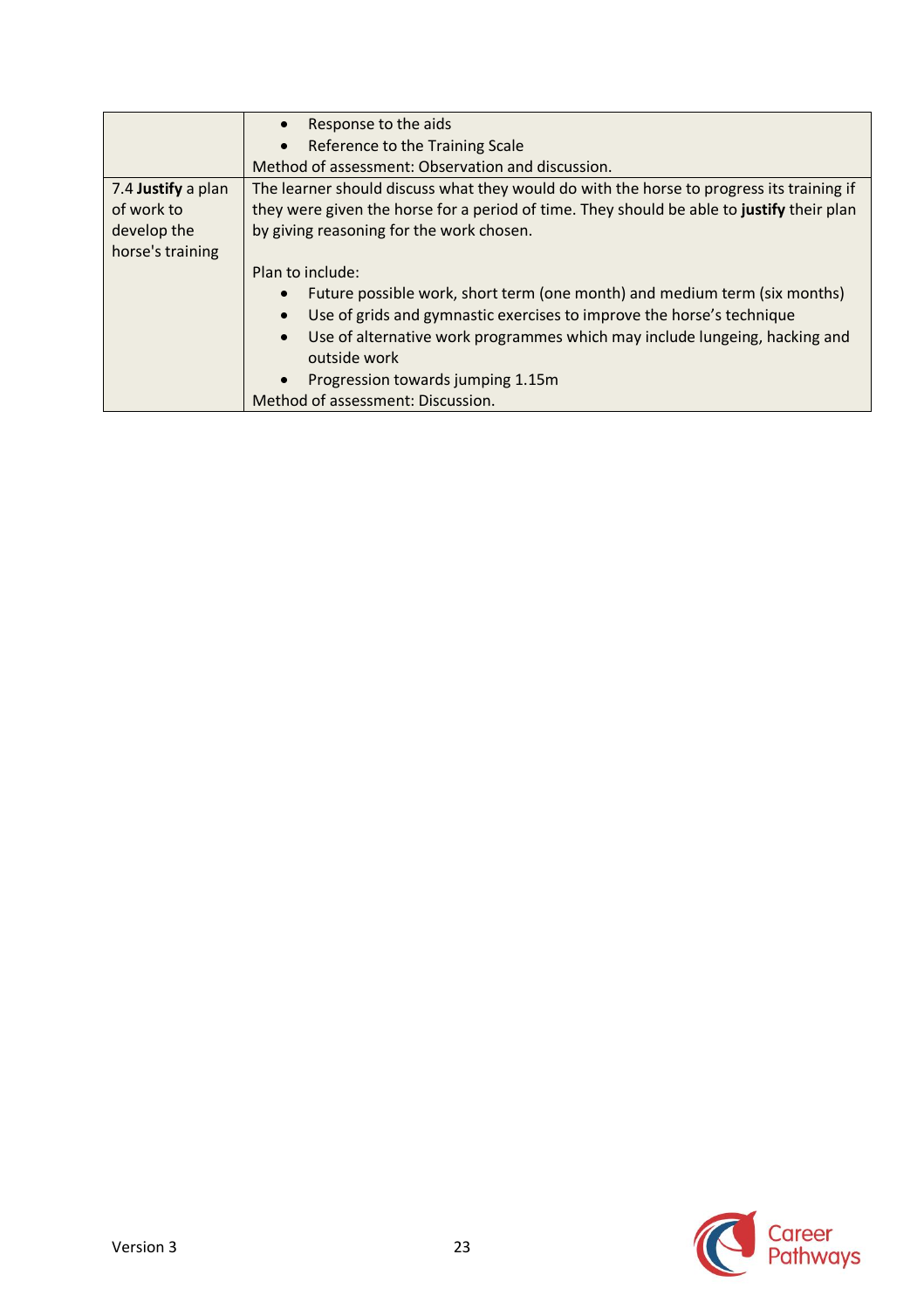## **LO8. Be able to ride a horse cross country over fences up to 1m (3ft 3ins) with a view to developing its way of going**

(Ready for Assessment) **GLH 20; Self-guided study 50**

- *This learning outcome is assessed on the assessment day*
- *The learner will be ready to take the assessment when they can demonstrate to the trainer all the skills and knowledge as outlined in the assessment criteria listed below*
- *Ensure the 'Ready for Assessment' form in the learner's skills record is completed before the assessment day; this records the learner is of sufficient level to sit the assessment. This does not mean they will necessarily be successful in passing the assessment on the day.*

At the Stage 4 Senior Ride for Training assessment the learner will be assessed on learning outcomes 7 and 8 (Eventing) or 7 and 10 (Show Jumping) during a one hour session. They will ride each horse for approximately 30 minutes including time taken to discuss the horse with the assessor.

| Assessment<br>criteria                                           | Guidance on level and depth of subject content                                                                                                                                                                                                                                                                                                                                                                                                                                                             |
|------------------------------------------------------------------|------------------------------------------------------------------------------------------------------------------------------------------------------------------------------------------------------------------------------------------------------------------------------------------------------------------------------------------------------------------------------------------------------------------------------------------------------------------------------------------------------------|
| 8.1 Evaluate the<br>horse in<br>preparation for<br>cross country | The candidate will work the horse in. This should include the use of warm up cross<br>country fences.<br>Throughout this work the candidate will evaluate the following:<br>The horse's way of going in all paces<br>$\bullet$<br>Change of pace between fences<br>$\bullet$<br>The horse's responsiveness to the aids<br>$\bullet$<br>Ability to influence the canter<br>$\bullet$<br>Horse's balance through turns and corners<br>$\bullet$<br>Horse's jumping skill (strengths/weaknesses)<br>$\bullet$ |
|                                                                  | Moving the horse faster<br>$\bullet$<br>Method of assessment: Observation and discussion.                                                                                                                                                                                                                                                                                                                                                                                                                  |
| 8.2 Ride the<br>horse over a<br>range of cross<br>country fences | The learner should ride the horse in a well-balanced canter with rhythm which would<br>be suitable for schooling cross country. Learners are not expected to ride at the speed<br>that would be required when competing. When riding the course the learner should<br>take into account the terrain, going and types of fences.<br>The learner will then jump the horse, they will either;                                                                                                                 |
|                                                                  | a) Jump the course of fences as numbered or,<br>b) Use the fences as they wish to school over and assess the horse or,<br>c) Plan their own course and jump it.                                                                                                                                                                                                                                                                                                                                            |
|                                                                  | During this session the candidate should:<br>Make a progressive assessment<br>$\bullet$<br>Jump independent fences<br>$\bullet$<br>Relate fences to show understanding of training and the process for jumping a<br>$\bullet$<br>course<br>Show influence, control and confidence<br>Show a balanced, secure and influential position that has a positive effect                                                                                                                                           |
|                                                                  | The course will include at least three of the following:<br>Angles<br>Corners, skinnies, arrowheads                                                                                                                                                                                                                                                                                                                                                                                                        |

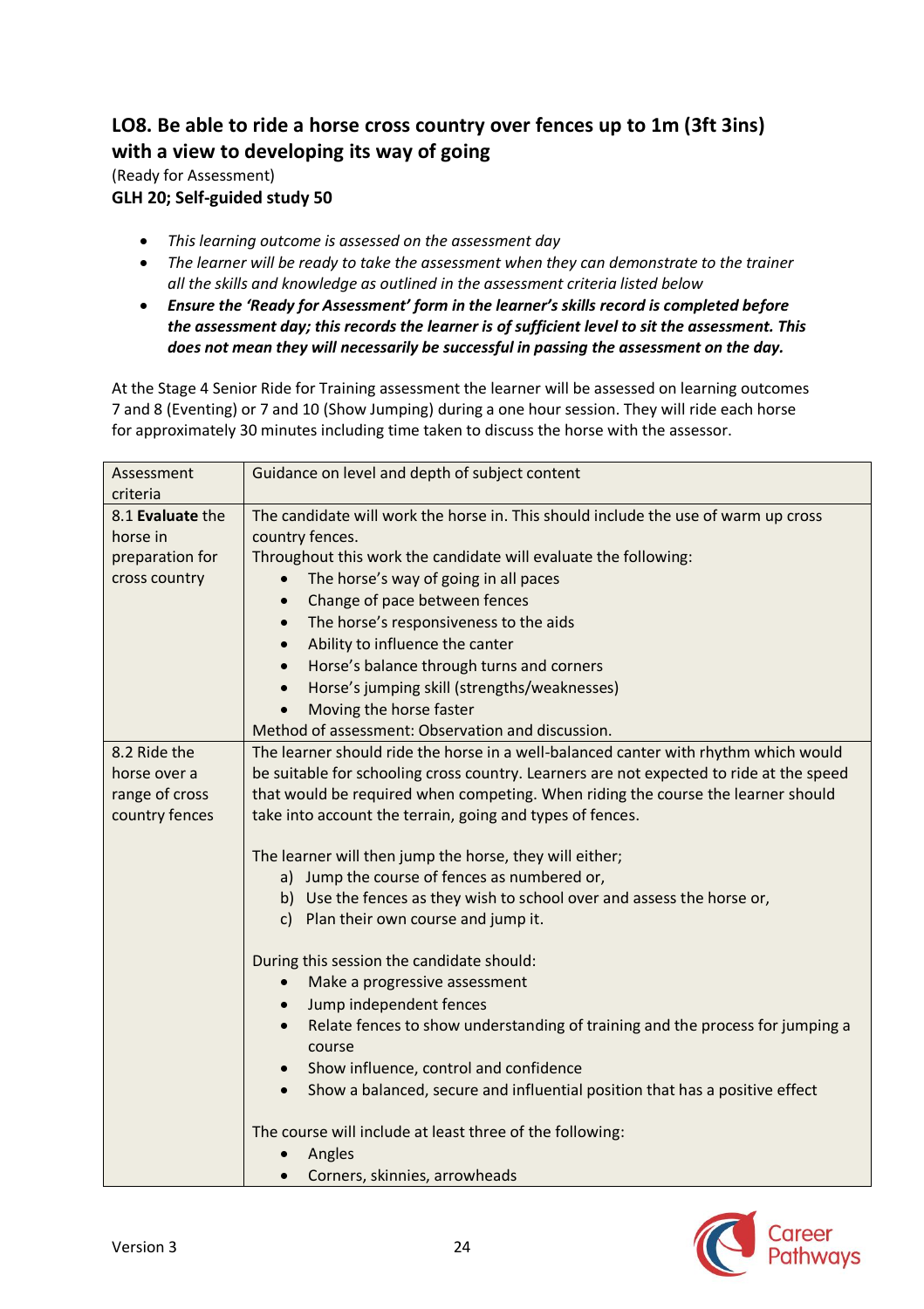|                    | Ditch<br>$\bullet$                                                                        |
|--------------------|-------------------------------------------------------------------------------------------|
|                    | Steps, drops                                                                              |
|                    | Water                                                                                     |
|                    | Method of assessment: Observation.                                                        |
| 8.3 Evaluate the   | The learner should be able to evaluate the work they have done with the horse. They       |
| work undertaken    | should discuss what went well and what could be improved.                                 |
|                    |                                                                                           |
|                    | The evaluation may include the horse's:                                                   |
|                    | Paces, forwardness, attitude<br>$\bullet$                                                 |
|                    | Rhythm, bend, straightness, outline<br>$\bullet$                                          |
|                    | Softer/stiffer side<br>$\bullet$                                                          |
|                    | Ease of movement<br>$\bullet$                                                             |
|                    | Quality of jump<br>$\bullet$                                                              |
|                    | Response to the aids                                                                      |
|                    | <b>Reference to Training Scale</b>                                                        |
|                    | Method of assessment: Observation and discussion.                                         |
| 8.4 Justify a plan | The learner should discuss what they would do with the horse to progress its training if  |
| of work to         | they were given the horse for a period of time. They should be able to justify their plan |
| develop the        | by giving reasoning for the work chosen.                                                  |
| horse's training   |                                                                                           |
| and confidence     | Plan to include:                                                                          |
|                    | Future possible work, short term (one month), medium term (six months)<br>$\bullet$       |
|                    | Use of grids and gymnastic exercises to improve the horse's technique<br>$\bullet$        |
|                    | Use of alternative work programmes which may include lungeing, hacking and<br>$\bullet$   |
|                    | outside work                                                                              |
|                    | <b>Flatwork exercises</b><br>$\bullet$                                                    |
|                    | Progression to Novice Horse Trials (to include introducing different types of             |
|                    | cross country fences used in this level of competition)                                   |
|                    | Method of assessment: Discussion.                                                         |

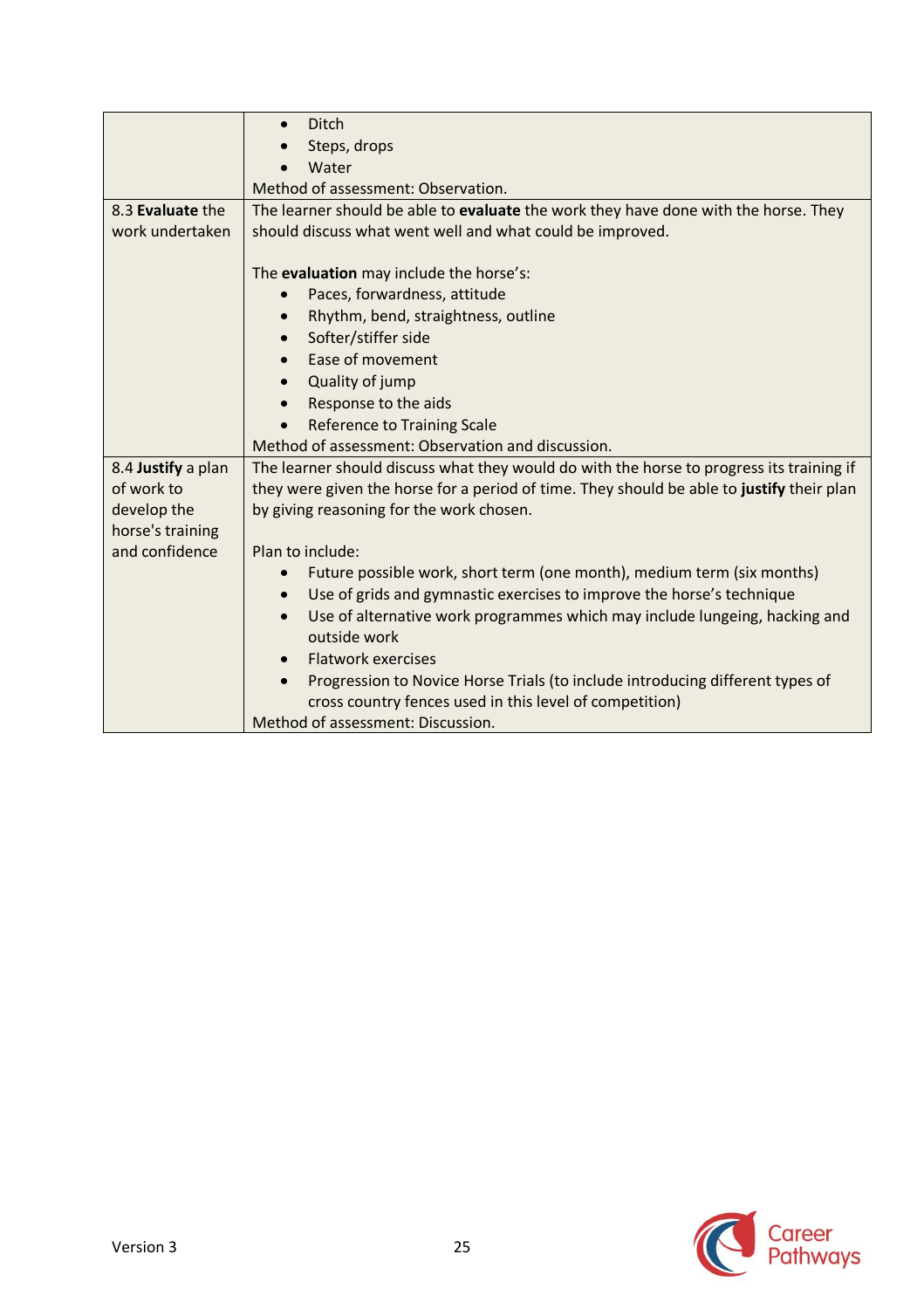# **LO9. Be able to ride horses used for training others, with a view to developing their way of going**

(Ready for Assessment) **GLH 20; Self-guided study 50**

- *This learning outcome is assessed on the assessment day*
- *The learner will be ready to take the assessment when they can demonstrate to the trainer all the skills and knowledge as outlined in the assessment criteria listed below*
- *Ensure the 'Ready for Assessment' form in the learner's skills record is completed before the assessment day; this records the learner is of sufficient level to sit the assessment. This does not mean they will necessarily be successful in passing the assessment on the day.*

At the Stage 4 Senior Ride for Training (Show Jumping or Dressage) assessment the candidate will be assessed on learning outcome 9 during a one hour session, during this session they will ride two horses including time taken to discuss the horses with the assessor. The learner must use exercises that include poles and/or floor patterns with one of the horses.

| Assessment<br>criteria                             | Guidance on level and depth of subject content                                                                                                                                                                                                                                                                                                                                                                                                                                                                                                                                                                                                                                                                                                                                                                                 |
|----------------------------------------------------|--------------------------------------------------------------------------------------------------------------------------------------------------------------------------------------------------------------------------------------------------------------------------------------------------------------------------------------------------------------------------------------------------------------------------------------------------------------------------------------------------------------------------------------------------------------------------------------------------------------------------------------------------------------------------------------------------------------------------------------------------------------------------------------------------------------------------------|
| 9.1 Ride in an<br>influential<br>balanced position | The learner will ride two horses that are used for training others. These horses may be<br>riding school or college horses used for training clients and students. The learner should<br>assess the horses' paces, balance, straightness and suppleness. They should show some<br>work and school movement/figures to assess the horses' level of training. If the horse is<br>capable they should show lateral work. Throughout their work they should maintain an<br>influential balanced position to include:<br>Maintaining a secure balanced position whilst maintaining integrity of the aids<br>Riding forwards to a receiving rein aid with rhythm, bend and straightness<br>within a working frame appropriate to the horse's level of training<br>Demonstrate empathy and feel<br>Method of assessment: Observation. |
| 9.2 Evaluate the                                   | The learner will be asked to evaluate the horses they have ridden to include the points                                                                                                                                                                                                                                                                                                                                                                                                                                                                                                                                                                                                                                                                                                                                        |
| horses' way of                                     | listed below. They should talk about the horse's good qualities as well as areas they                                                                                                                                                                                                                                                                                                                                                                                                                                                                                                                                                                                                                                                                                                                                          |
| going in line with                                 | think could be improved. The learner should be able to discuss the horse's current level                                                                                                                                                                                                                                                                                                                                                                                                                                                                                                                                                                                                                                                                                                                                       |
| the Training Scale                                 | of training and the type of clients and students the horse would be suitable for.                                                                                                                                                                                                                                                                                                                                                                                                                                                                                                                                                                                                                                                                                                                                              |
|                                                    | The evaluation of the horse should be done with reference to the Training Scale and<br>way of going to include:<br>Pace<br><b>Balance</b><br>Suppleness<br>Attitude/rideability<br>• Technique<br>Method of assessment: Observation and discussion.                                                                                                                                                                                                                                                                                                                                                                                                                                                                                                                                                                            |
| 9.3 Use exercises                                  | Based on the learner's assessment of the horse they should be able to select                                                                                                                                                                                                                                                                                                                                                                                                                                                                                                                                                                                                                                                                                                                                                   |
| to develop the                                     | exercises to progressively develop the horse. Exercises should be appropriate to the                                                                                                                                                                                                                                                                                                                                                                                                                                                                                                                                                                                                                                                                                                                                           |
| horses'                                            | horse's level of training and should focus on improvement in suppleness, impulsion                                                                                                                                                                                                                                                                                                                                                                                                                                                                                                                                                                                                                                                                                                                                             |
| responsiveness                                     | and straightness.                                                                                                                                                                                                                                                                                                                                                                                                                                                                                                                                                                                                                                                                                                                                                                                                              |
| to the aids                                        | Exercises may include:                                                                                                                                                                                                                                                                                                                                                                                                                                                                                                                                                                                                                                                                                                                                                                                                         |
|                                                    | • Transitions                                                                                                                                                                                                                                                                                                                                                                                                                                                                                                                                                                                                                                                                                                                                                                                                                  |

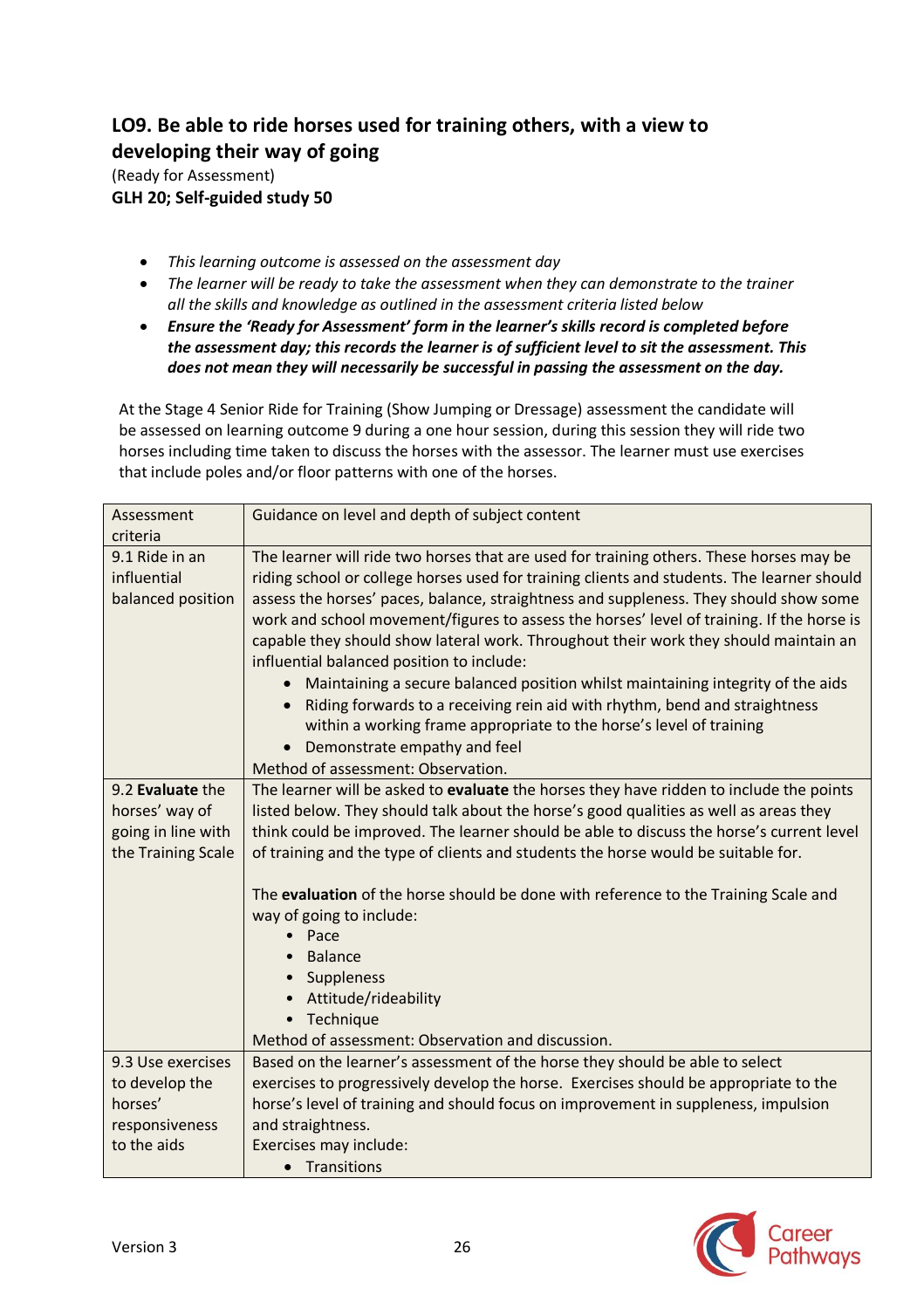|                    | • School figures                                                                          |
|--------------------|-------------------------------------------------------------------------------------------|
|                    | Lateral work                                                                              |
|                    | Lengthening and shortening stride                                                         |
|                    | Method of assessment: Observation.                                                        |
| 9.4 Use poles to   | The learner should use poles and floor patterns with one of the horses they ride. A       |
| develop the        | maximum of 7 poles can be used. Helpers will be available to assist with moving of        |
| training of the    | poles, but the learner should be able to instruct the helper with regards to spacing of   |
| horse              | poles.                                                                                    |
|                    |                                                                                           |
|                    | Within the session they may show how to:                                                  |
|                    | Incorporate poles into training<br>$\bullet$                                              |
|                    | Use of pole work for jump training (Show Jumping unit only)                               |
|                    | Use different pole exercises                                                              |
|                    | Method of assessment: Observation.                                                        |
| 9.5 Evaluate the   | The learner should be able to evaluate the work they have done with each horse, they      |
| effectiveness of   | should discuss what went well and what could be improved.                                 |
| the work           |                                                                                           |
|                    | The evaluation may include:                                                               |
|                    | Reasoning for the selection of the work                                                   |
|                    | Effectiveness of the work                                                                 |
|                    | Method of assessment: Observation and discussion.                                         |
| 9.6 Justify a plan | The learner should discuss what they would like to develop with the horses to progress    |
| of work that       | their training if they were given the horses for a period of time. They should be able to |
| develops the       | justify their plan by giving reasoning for the work chosen.                               |
| horses' training   |                                                                                           |
|                    | Plan to include:                                                                          |
|                    | Future possible work; short term (one month), medium term (six months)<br>$\bullet$       |
|                    | Use of alternative work programmes which may include lungeing, hacking and                |
|                    | outside work                                                                              |
|                    | Method of assessment: Discussion.                                                         |

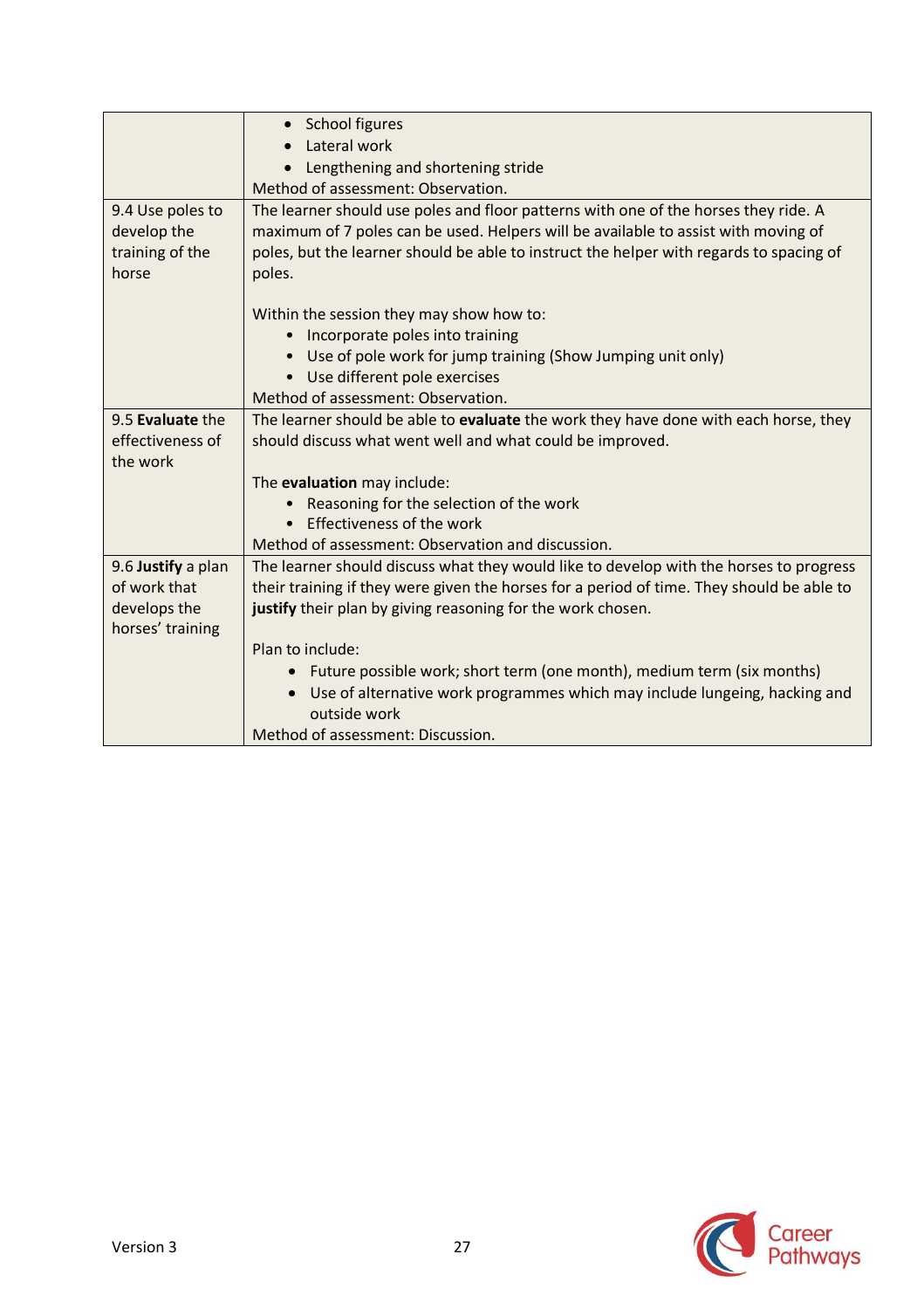# **LO10. Be able to ride an inexperienced horse over show jumps up to 1m (3ft 3ins) with a view to developing its way of going**

(Ready for Assessment) **GLH 20; Self-guided study 50**

- *This learning outcome is assessed on the assessment day*
- *The learner will be ready to take the assessment when they can demonstrate to the trainer all the skills and knowledge as outlined in the assessment criteria listed below*
- *Ensure the 'Ready for Assessment' form in the learner's skills record is completed before the assessment day; this records the learner is of sufficient level to sit the assessment. This does not mean they will necessarily be successful in passing the assessment on the day.*

At the Stage 4 Senior Ride for Training Show Jumping assessment day the candidate will be assessed on learning outcomes 7 and 10 during a one hour session. They will ride each horse for approximately 30 minutes including time taken to discuss the horse with the assessor.

| Assessment<br>criteria                                      | Guidance on level and depth of subject content                                                                                                                                                                                             |
|-------------------------------------------------------------|--------------------------------------------------------------------------------------------------------------------------------------------------------------------------------------------------------------------------------------------|
| 10.1 Evaluate the<br>horse in<br>preparation for<br>jumping | The learner will ride an inexperienced show jumping horse. This horse may be a young<br>horse or may be a mature horse that requires schooling. The learner will work the horse<br>in, this should include the use of two or three fences. |
|                                                             | Throughout this work the learner will evaluate some or all of the following:                                                                                                                                                               |
|                                                             | A progressive assessment to include:<br>• The horse's way of going in all paces                                                                                                                                                            |
|                                                             | • Change of pace between fences                                                                                                                                                                                                            |
|                                                             | • The horse's responsiveness to the aids                                                                                                                                                                                                   |
|                                                             | • Ability to influence the canter                                                                                                                                                                                                          |
|                                                             | • Horse's balance through turns and corners                                                                                                                                                                                                |
|                                                             | • Horse's jumping skill (strengths/weaknesses)                                                                                                                                                                                             |
|                                                             | • Jumping from trot and canter                                                                                                                                                                                                             |
|                                                             | Method of assessment: Observation and discussion.                                                                                                                                                                                          |
| 10.2 Ride the                                               | The learner will then jump the horse, they will either;                                                                                                                                                                                    |
| horse over a                                                | Jump the course of fences as numbered or,<br>a)                                                                                                                                                                                            |
| range of fences                                             | Use the fences as they wish to school over and assess the horse or,<br>b)                                                                                                                                                                  |
|                                                             | c)<br>Plan their own course and jump it.                                                                                                                                                                                                   |
|                                                             | Throughout their work they should relate fences to show understanding of training and<br>the process for jumping a course.                                                                                                                 |
|                                                             | Range of fences to include:                                                                                                                                                                                                                |
|                                                             | Combinations                                                                                                                                                                                                                               |
|                                                             | Uprights<br>$\bullet$                                                                                                                                                                                                                      |
|                                                             | Spreads/oxers                                                                                                                                                                                                                              |
|                                                             | Method of assessment: Observation.                                                                                                                                                                                                         |
| 10.3 Ride in an                                             | Throughout their work the learner should maintain an influential balanced position to                                                                                                                                                      |
| influential                                                 | include:                                                                                                                                                                                                                                   |
| balanced position                                           | Jumping the horse with a well-balanced, secure and influential position that                                                                                                                                                               |
|                                                             | has a positive effect                                                                                                                                                                                                                      |